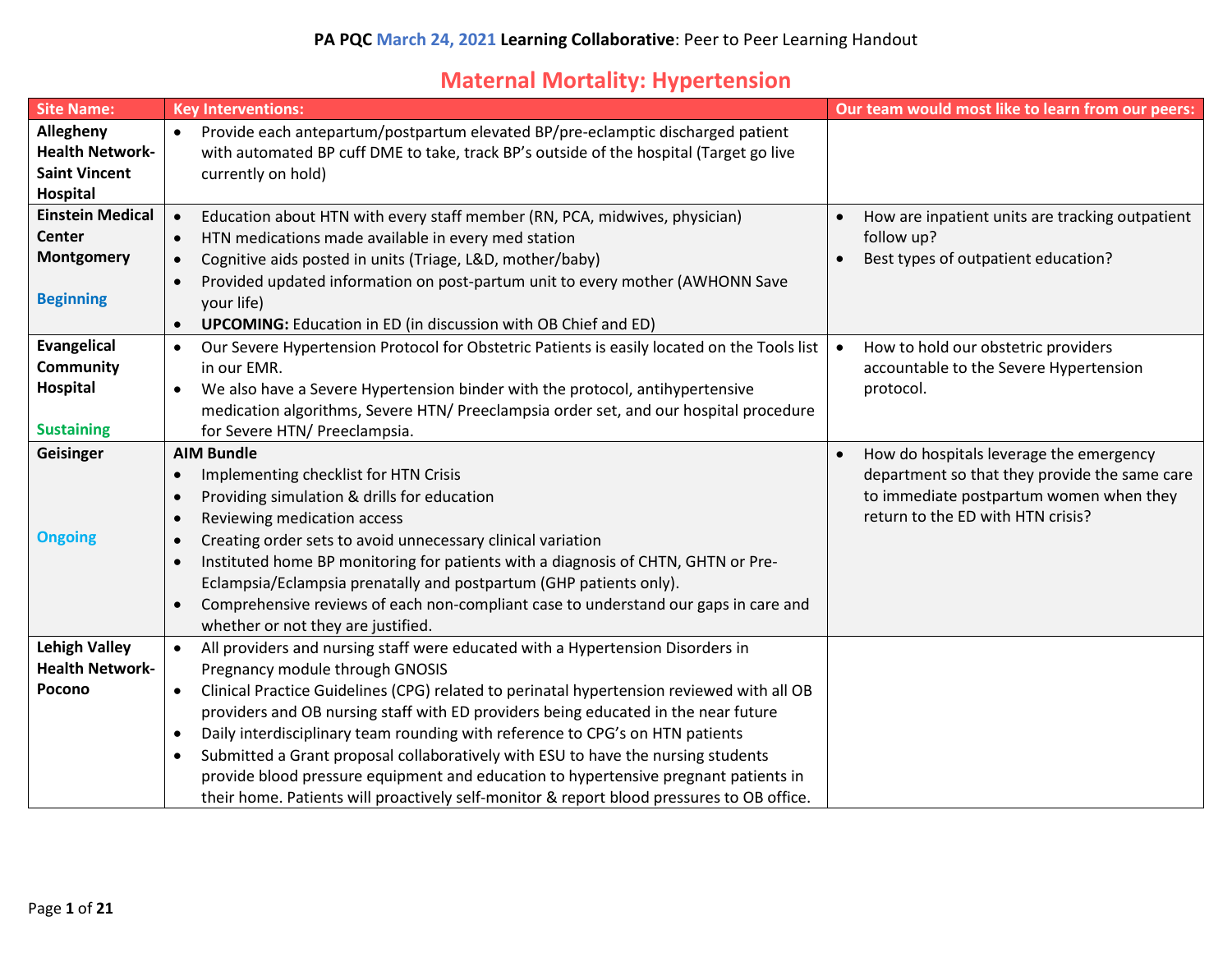| <b>Site Name:</b>                                 | <b>Key Interventions:</b>                                                                                                                                                                                                                                                                                                                                                                                                                                                                                                                                                                                                                                                                                                                                                                                                                                                                                                                                                                                                                                                                                                                                                                   | Our team would most like to learn from our peers:                                                                                                                                                                                                                                                                      |
|---------------------------------------------------|---------------------------------------------------------------------------------------------------------------------------------------------------------------------------------------------------------------------------------------------------------------------------------------------------------------------------------------------------------------------------------------------------------------------------------------------------------------------------------------------------------------------------------------------------------------------------------------------------------------------------------------------------------------------------------------------------------------------------------------------------------------------------------------------------------------------------------------------------------------------------------------------------------------------------------------------------------------------------------------------------------------------------------------------------------------------------------------------------------------------------------------------------------------------------------------------|------------------------------------------------------------------------------------------------------------------------------------------------------------------------------------------------------------------------------------------------------------------------------------------------------------------------|
| <b>Moses Taylor</b><br>Hospital<br><b>Ongoing</b> | Development of a Hypertensive emergencies in OB- Severe Pre-eclampsia- Critical Event<br>$\bullet$<br>Checklist.<br>Development of a Hypertensive emergencies in OB-Seizures/eclampsia- Critical Event<br>$\bullet$<br>Checklist.<br>Development of a Hypertension Emergency card that can be worn with ID badges.<br>$\bullet$<br>Development of a Hypertensive Emergency competency which includes the appropriate<br>$\bullet$<br>way to obtain a blood pressure. Competency is completed yearly.<br>Education to all ED staff and ICU staff on management of hypertension in the OB<br>$\bullet$<br>population.<br>Departmental tabletop drills/ discussion concerning the management of patients with<br>$\bullet$<br>hypertension.<br>Completion of a Blood Pressure/ Hypertensive Monitor to help with the identification of<br>$\bullet$<br>severe range blood pressures and time hypertensive medications were administered.<br>Implementation of Perigen software to monitor and alarm with out-of-range EFM strips<br>$\bullet$<br>and maternal vital signs.<br>Implementation of the AWHONN Post- Birth Warning Signs as discharge instructions for<br>$\bullet$<br>going home. | How everyone is able to get other department<br>(ICU and ED) with treating severe range<br>pressures of 160/110?<br>Other possible educational avenues used for<br>education on this topic.<br>What other hospitals are doing for blood<br>$\bullet$<br>pressure management of postpartum patients<br>after discharge? |
| <b>Penn Medicine-</b>                             | Preeclampsia Pathway<br>$\bullet$                                                                                                                                                                                                                                                                                                                                                                                                                                                                                                                                                                                                                                                                                                                                                                                                                                                                                                                                                                                                                                                                                                                                                           | How were you able to sustain improvements                                                                                                                                                                                                                                                                              |
| <b>Chester County</b>                             | Hypertensive Management Pathway<br>$\bullet$                                                                                                                                                                                                                                                                                                                                                                                                                                                                                                                                                                                                                                                                                                                                                                                                                                                                                                                                                                                                                                                                                                                                                | made with managing hypertensive disorders?                                                                                                                                                                                                                                                                             |
| Hospital                                          | Postpartum Hypertension Pathway<br>$\bullet$                                                                                                                                                                                                                                                                                                                                                                                                                                                                                                                                                                                                                                                                                                                                                                                                                                                                                                                                                                                                                                                                                                                                                |                                                                                                                                                                                                                                                                                                                        |
|                                                   | Adoption of Heart Safe Motherhood<br>$\bullet$                                                                                                                                                                                                                                                                                                                                                                                                                                                                                                                                                                                                                                                                                                                                                                                                                                                                                                                                                                                                                                                                                                                                              |                                                                                                                                                                                                                                                                                                                        |
| <b>Penn Medicine-</b>                             | Identified physician and unit-based champions to participate in sub-committee of care<br>$\bullet$                                                                                                                                                                                                                                                                                                                                                                                                                                                                                                                                                                                                                                                                                                                                                                                                                                                                                                                                                                                                                                                                                          | We would like to hear from other hospitals<br>$\bullet$                                                                                                                                                                                                                                                                |
| Lancaster                                         | management team                                                                                                                                                                                                                                                                                                                                                                                                                                                                                                                                                                                                                                                                                                                                                                                                                                                                                                                                                                                                                                                                                                                                                                             | who have leveraged their EMR to assist with                                                                                                                                                                                                                                                                            |
| General/Women                                     | Completed assessment of current state with champions and identified areas of<br>$\circ$                                                                                                                                                                                                                                                                                                                                                                                                                                                                                                                                                                                                                                                                                                                                                                                                                                                                                                                                                                                                                                                                                                     | identification and treatment of patients with                                                                                                                                                                                                                                                                          |
| and Babies                                        | opportunity to improve standardization and care.                                                                                                                                                                                                                                                                                                                                                                                                                                                                                                                                                                                                                                                                                                                                                                                                                                                                                                                                                                                                                                                                                                                                            | severe range BP's.                                                                                                                                                                                                                                                                                                     |
|                                                   | Established a target condition to further identify stakeholders and develop an<br>$\circ$                                                                                                                                                                                                                                                                                                                                                                                                                                                                                                                                                                                                                                                                                                                                                                                                                                                                                                                                                                                                                                                                                                   |                                                                                                                                                                                                                                                                                                                        |
| <b>Beginning</b>                                  | action plan                                                                                                                                                                                                                                                                                                                                                                                                                                                                                                                                                                                                                                                                                                                                                                                                                                                                                                                                                                                                                                                                                                                                                                                 |                                                                                                                                                                                                                                                                                                                        |
|                                                   | Developed provider and nursing education - Jan 2021<br>$\bullet$                                                                                                                                                                                                                                                                                                                                                                                                                                                                                                                                                                                                                                                                                                                                                                                                                                                                                                                                                                                                                                                                                                                            |                                                                                                                                                                                                                                                                                                                        |
|                                                   | Updated order sets to assist with antihypertensive medication ordering - Jan 2021<br>$\bullet$                                                                                                                                                                                                                                                                                                                                                                                                                                                                                                                                                                                                                                                                                                                                                                                                                                                                                                                                                                                                                                                                                              |                                                                                                                                                                                                                                                                                                                        |
|                                                   | Refine EMR best practice alerts for preeclampsia to better target treatment of severe<br>$\bullet$                                                                                                                                                                                                                                                                                                                                                                                                                                                                                                                                                                                                                                                                                                                                                                                                                                                                                                                                                                                                                                                                                          |                                                                                                                                                                                                                                                                                                                        |
|                                                   | range hypertension - In progress                                                                                                                                                                                                                                                                                                                                                                                                                                                                                                                                                                                                                                                                                                                                                                                                                                                                                                                                                                                                                                                                                                                                                            |                                                                                                                                                                                                                                                                                                                        |
|                                                   | Established a method for reporting and determining baseline data                                                                                                                                                                                                                                                                                                                                                                                                                                                                                                                                                                                                                                                                                                                                                                                                                                                                                                                                                                                                                                                                                                                            |                                                                                                                                                                                                                                                                                                                        |
|                                                   | Validated current preeclampsia pathway report provides correct information<br>$\circ$                                                                                                                                                                                                                                                                                                                                                                                                                                                                                                                                                                                                                                                                                                                                                                                                                                                                                                                                                                                                                                                                                                       |                                                                                                                                                                                                                                                                                                                        |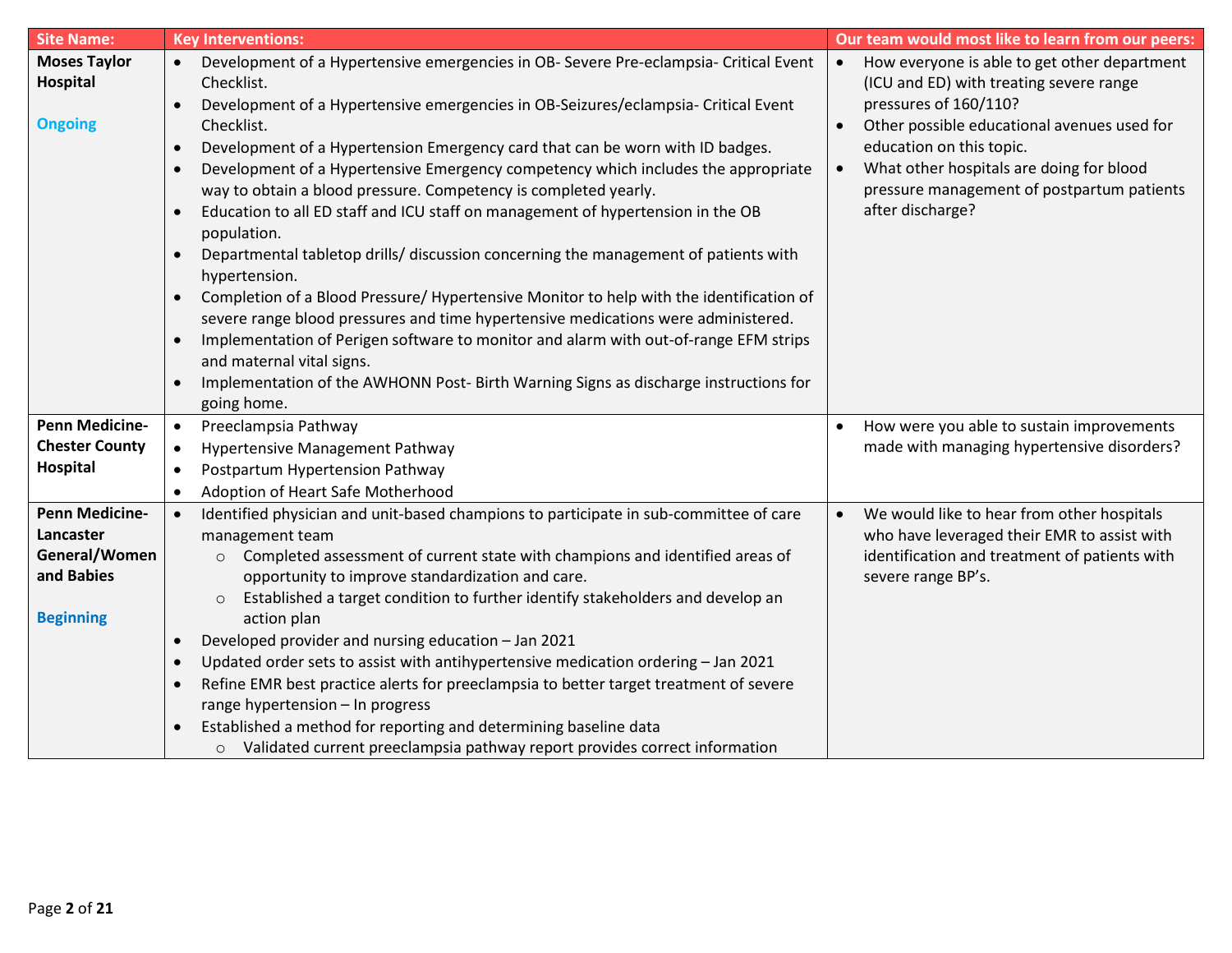| <b>Site Name:</b>         | <b>Key Interventions:</b>                                                                                                                                                                                                                  | Our team would most like to learn from our peers:         |
|---------------------------|--------------------------------------------------------------------------------------------------------------------------------------------------------------------------------------------------------------------------------------------|-----------------------------------------------------------|
| <b>Penn State</b>         | Development of written evidence-based guidelines for management of acute<br>$\bullet$                                                                                                                                                      | How are you providing and tracking education<br>$\bullet$ |
| <b>Health-Hershey</b>     | hypertensive emergency in pregnant and postpartum patients (completed)                                                                                                                                                                     | completed for providers outside of OB                     |
| <b>Medical Center</b>     | ED, ICU, and WHU nursing staff education (completed/ongoing)<br>$\bullet$                                                                                                                                                                  | specialty?                                                |
| and Children's            | Availability of guidelines in the electronic manual(s) and posted on the unit (completed)<br>$\bullet$                                                                                                                                     |                                                           |
| Hospital                  | Development of a quick reference tool/checklist based on the written guidelines<br>$\bullet$<br>(completed)                                                                                                                                |                                                           |
| <b>Ongoing</b>            | Placement of medications in Mediation Pyxis machines for quick and easy access<br>$\bullet$<br>(completed)                                                                                                                                 |                                                           |
|                           | OB Provider education distributed and tracked via an electronic education module (in<br>$\bullet$<br>progress)                                                                                                                             |                                                           |
|                           | Provide education on hypertensive crisis in pregnancy and postpartum to providers in<br>$\bullet$<br>other related locations and specialties (ED, Anesthesia, Trauma, etc.) (in progress)                                                  |                                                           |
|                           | Collaborative interdepartmental meeting(s) with WHU and ED to review treatment<br>$\bullet$<br>guidelines and specific clinical opportunities (in progress)                                                                                |                                                           |
|                           | Conduct team debriefs with team members caring for a patient with hypertensive<br>$\bullet$<br>emergency (coming soon)                                                                                                                     |                                                           |
|                           | Complete case revies for patients who were not treated within 60 minutes, per the PA<br>$\bullet$<br>PQC measure. Disseminate key findings and improvement opportunities at the monthly<br>WHU interdisciplinary forum (completed/ongoing) |                                                           |
|                           | Conduct interdisciplinary simulations on hypertensive emergencies biannually or more<br>$\bullet$<br>frequently (completed/ongoing)                                                                                                        |                                                           |
| Punxsutawney              | Develop order sets for the ED for timely treatment of Hypertensive<br>$\bullet$                                                                                                                                                            |                                                           |
| <b>Hospital</b>           | pregnant/postpartum patients                                                                                                                                                                                                               |                                                           |
|                           | Education of ED staff/physicians on identifying & treating Hypertensive                                                                                                                                                                    |                                                           |
|                           | pregnant/postpartum patient using ACOG & AIM guidelines                                                                                                                                                                                    |                                                           |
| <b>St. Clair Hospital</b> | <b>AIM Bundle</b>                                                                                                                                                                                                                          | Data tracking tips.<br>$\bullet$                          |
|                           | Unit-standard, stage-based, obstetric hemorrhage emergency management plan with<br>$\bullet$                                                                                                                                               | Discussion/debrief with families<br>$\bullet$             |
|                           | checklists                                                                                                                                                                                                                                 | HIS/EMR Support - tips on how other                       |
|                           | Quantification of blood loss<br>$\bullet$                                                                                                                                                                                                  | organizations built tools to help collect data            |
|                           | Standards for early warning signs, diagnostic criteria, monitoring, and treatment of<br>$\bullet$                                                                                                                                          | from the EMR                                              |
|                           | severe preeclampsia/eclampsia (include order sets and algorithms)                                                                                                                                                                          |                                                           |
|                           | Establish a culture of huddles for high-risk patients and post-event debriefs to identify<br>$\bullet$<br>successes and opportunities                                                                                                      |                                                           |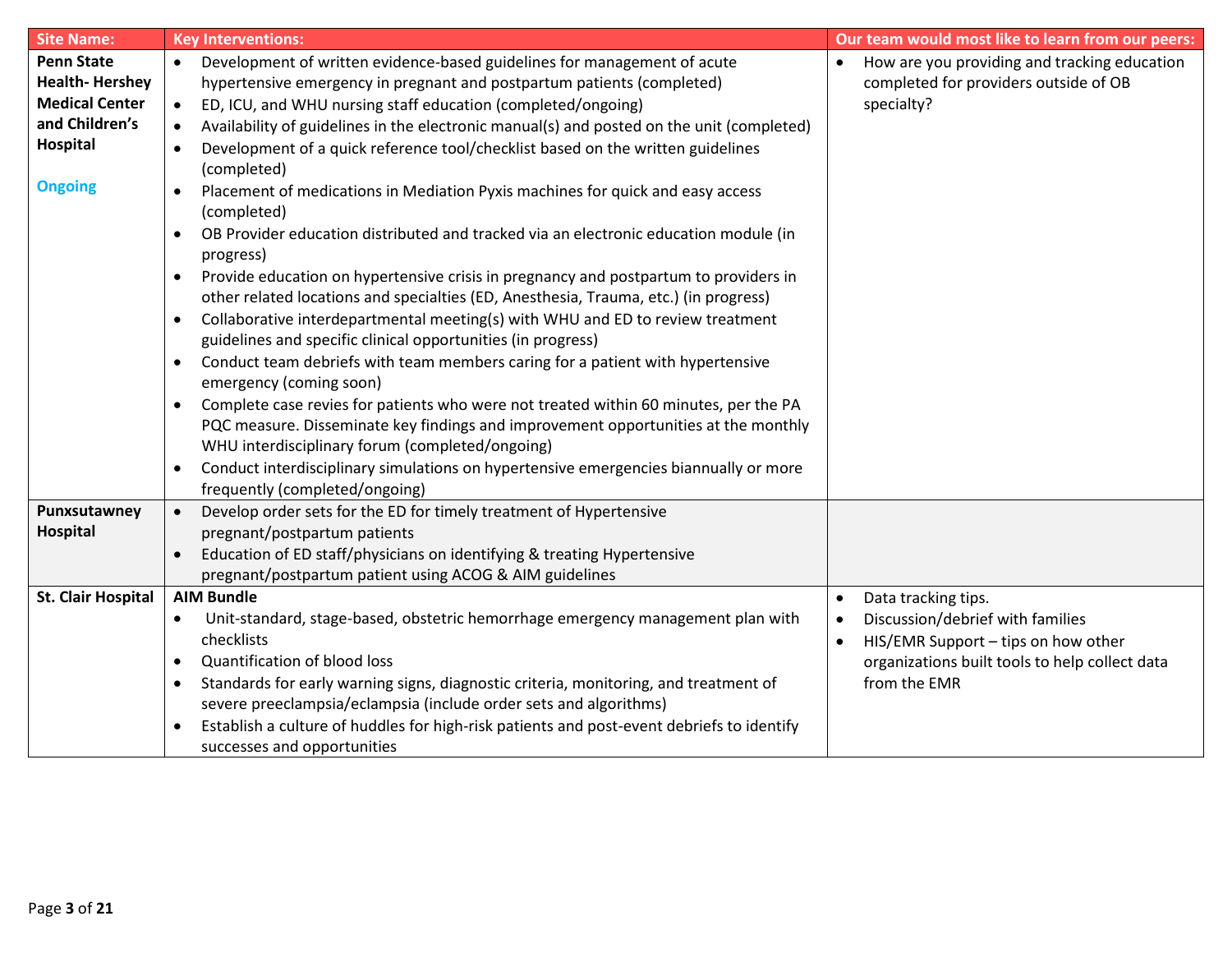| <b>Site Name:</b>               | <b>Key Interventions:</b>                                                                                                                                              | Our team would most like to learn from our peers:      |
|---------------------------------|------------------------------------------------------------------------------------------------------------------------------------------------------------------------|--------------------------------------------------------|
| St. Luke's<br><b>University</b> | Verified with ED if current screening process is to determine if patient recently had a<br>baby                                                                        |                                                        |
| <b>Health Network</b>           | Enlisted our EPIC IT team members to assist us with building a screening tool to be used<br>$\bullet$                                                                  |                                                        |
|                                 | in ED                                                                                                                                                                  |                                                        |
|                                 | Contacted WellSpan contact to get input on what they have included in their screening                                                                                  |                                                        |
|                                 | tool<br>○ Ordered AWHONN magnets to distribute at discharge for mothers to put on fridge                                                                               |                                                        |
| <b>Tower Health-</b>            | HTN protocol in place by 7/1/20 (model after the California Quality Collaborative).<br>$\bullet$                                                                       |                                                        |
| <b>Reading</b>                  | AWHONN post birth warning signs education for staff & for all post-partum patients<br>$\bullet$                                                                        |                                                        |
| Hospital                        | prior to discharge.                                                                                                                                                    |                                                        |
| <b>UPMC Womens</b>              | Readiness:                                                                                                                                                             | What are their strategies for meeting the<br>$\bullet$ |
| <b>Health Service</b>           | Diagnostic criteria, monitoring & treatment of severe preeclampsia/eclampsia,                                                                                          | educational needs of patients with language            |
| Line                            | algorithms, order sets, protocols, staff & provider education, unit-based drills, debriefs.                                                                            | barriers?                                              |
|                                 | Process defined for timely triage & inpatient, outpatient, & ED evaluation. Medications                                                                                |                                                        |
|                                 | for treatment stocked and immediately available.                                                                                                                       |                                                        |
|                                 | Recognition and Prevention:                                                                                                                                            |                                                        |
|                                 | Created prenatal and postpartum patient education on signs and symptoms of<br>$\bullet$<br>hypertensive pregnancy disorders to align with new perinatal TJC standards. |                                                        |
|                                 | Expanding remote monitoring for outpatient B/P monitoring and symptomatology and is<br>$\bullet$                                                                       |                                                        |
|                                 | currently being spread to the other system hospitals. Last quarter HZN and NW, Hamot                                                                                   |                                                        |
|                                 | and Altoona next.                                                                                                                                                      |                                                        |
|                                 | Adding to the banner bar in Cerner EHR an alert that the patient is postpartum for 6                                                                                   |                                                        |
|                                 | weeks after birth as an additional alert for ED providers that a pts visit may be related to                                                                           |                                                        |
|                                 | they recently gave birth versus a non-pregnancy related condition.                                                                                                     |                                                        |
|                                 | Response:                                                                                                                                                              |                                                        |
|                                 | Implemented Nurse Driven Protocol for ordering remote monitoring.<br>$\bullet$                                                                                         |                                                        |
|                                 | Provided take home toolkit for participants. Due to Covid-19, more patients are<br>$\bullet$<br>provided blood pressure cuffs in the outpatient setting.               |                                                        |
|                                 | Post birth warning sign magnets provided to all mothers upon discharge across UPMC<br>$\bullet$                                                                        |                                                        |
|                                 | Implemented Maternal Fetal Triage Index (MFTI) obstetrical triage rapid assessment tool<br>$\bullet$                                                                   |                                                        |
|                                 | Finalized System wide policy for assessing and managing HTN.                                                                                                           |                                                        |
|                                 | Rolled out to all 15 hospitals providing patients with purple wrist bands to be worn for<br>$\bullet$                                                                  |                                                        |
|                                 | the 4 <sup>th</sup> trimester as a reminder to tell any healthcare provider they delivered, and issue                                                                  |                                                        |
|                                 | can be related to the recent delivery HTN.                                                                                                                             |                                                        |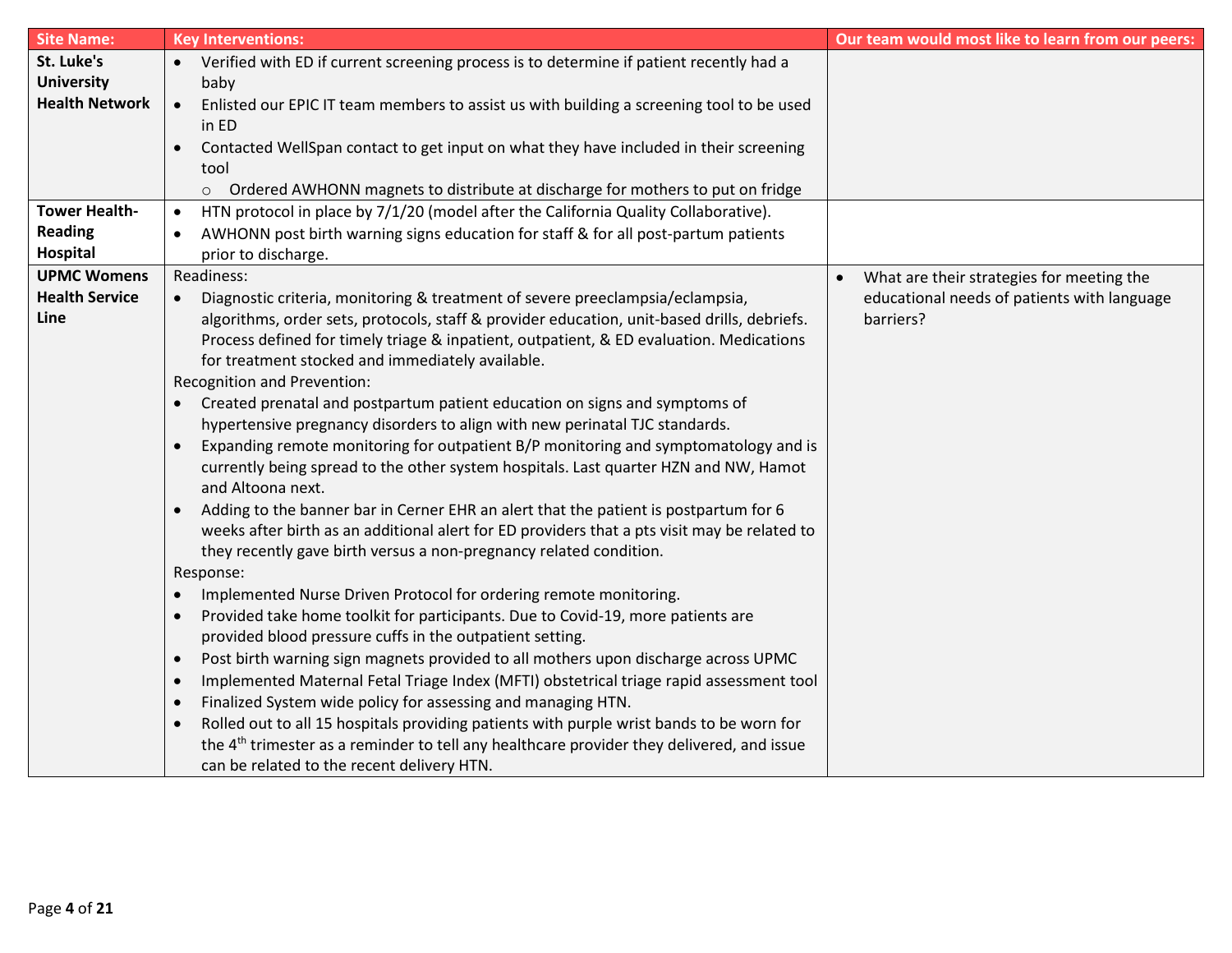| <b>Site Name:</b>      | <b>Key Interventions:</b>                                                               | Our team would most like to learn from our peers: |
|------------------------|-----------------------------------------------------------------------------------------|---------------------------------------------------|
| <b>WellSpan Health</b> | Completed:                                                                              |                                                   |
|                        | Roll out of low dose aspirin screening in epic at the first OB visit                    |                                                   |
|                        | Free aspirin provided at office                                                         |                                                   |
|                        | Roll out of Relias OB education-Hypertension module complete                            |                                                   |
|                        | Roll out of Meds to Beds (YH) to get severe HTN meds to patients prior to discharge.    |                                                   |
|                        | Implemented new policy on severe hypertension                                           |                                                   |
|                        | Implemented new physician guidelines on severe hypertension                             |                                                   |
|                        | Implemented severe maternal morbidity reviews                                           |                                                   |
|                        | Creation of an Epic grease board alert to OB team of severe HTN and to trigger need for |                                                   |
|                        | repeat BP measurement in pregnant and postpartum women with severe hypertension         |                                                   |
|                        | Education on SMM for all ED nurses rolled out at each entity                            |                                                   |
|                        | System wide ED policy approved by the ED system workgroup                               |                                                   |
|                        | System wide debriefing form created and approved by the WCSL Education Committee        |                                                   |
|                        | In process:                                                                             |                                                   |
|                        | Post-birth screen in the ED with BPA (DONE) goes live Sept. 15th                        |                                                   |

## **Moving on Maternal Depression (MOMD)**

| <b>Site Name:</b> | <b>Key Interventions:</b>                                                                                                                                       | Our team would most like to learn from our peers:                      |
|-------------------|-----------------------------------------------------------------------------------------------------------------------------------------------------------------|------------------------------------------------------------------------|
| WellSpan          | We are essentially following all of the MOMD steps.                                                                                                             | Implications for documentation in the maternal                         |
| Health            | Ensuring system wide follow up for women with increased scores-increasing access to<br>resources system wide                                                    | record, how to start community conversations<br>to address this topic. |
| <b>Ongoing</b>    | Have postpartum case manager who will call all women who score high at discharge. She<br>is also available for referral in the prenatal and postpartum setting. |                                                                        |
|                   | Embedding alerts and improved documentation into the EHR-BPA to fire with high EPDS<br>scores                                                                   |                                                                        |
|                   | Required documentation on discharge summary of any patient with an increased EPDS<br>score.                                                                     |                                                                        |
|                   | Increasing patient education in Babyscripts on mental health—including Spanish<br>materials                                                                     |                                                                        |
|                   | Working on developing process to screen for PPD in NICU                                                                                                         |                                                                        |
|                   | Screening in the PEDS/Family practice visit-BPA created                                                                                                         |                                                                        |
|                   | Creating a data dashboard to track system wide screening and follow up                                                                                          |                                                                        |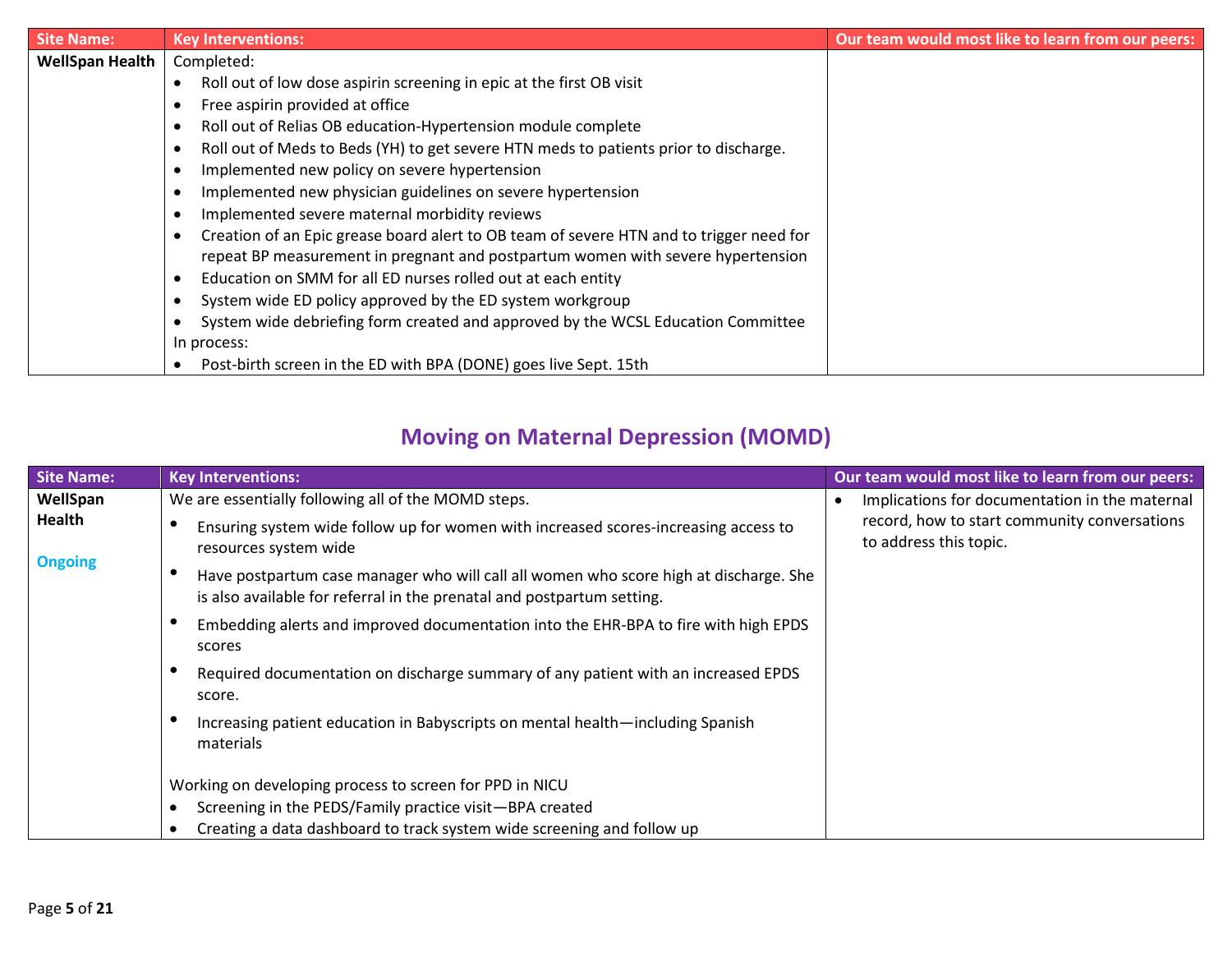# **Immediate Postpartum Long-Acting Reversible Contraception (IP LARC)**

| <b>Site Name:</b>                                                                 | <b>Key Interventions:</b>                                                                                                                                                                                                                                                                                                 | Our team would most like to learn from our peers:                                                                                                                                                                                                                 |
|-----------------------------------------------------------------------------------|---------------------------------------------------------------------------------------------------------------------------------------------------------------------------------------------------------------------------------------------------------------------------------------------------------------------------|-------------------------------------------------------------------------------------------------------------------------------------------------------------------------------------------------------------------------------------------------------------------|
| Geisinger<br><b>Medical Center</b><br>(GMC)<br><b>Ongoing</b>                     | (Re)educate providers and nurses on IUD insertion immediately postpartum.<br>Clarified billing, coding, and reimbursement processes.<br>Clarified patient eligibility for reimbursement outside of the DRG.<br>Improving device access on L&D (storage).<br>Assessing patient desire for IP LARC.                         | Have you performed a cost-benefit analysis to<br>$\bullet$<br>determine the financial impact of providing this<br>service within vs. outside of the DRG?<br>How are you handling lack of reimbursement<br>$\bullet$<br>outside of the DRG from commercial payers? |
| Geisinger<br><b>Wyoming Valley</b><br>(GMV)<br><b>Ongoing</b>                     | (Re)educate providers and nurses on IUD insertion immediately postpartum.<br>Clarified billing, coding, and reimbursement processes.<br>Clarified patient eligibility for reimbursement outside of the DRG.<br>Improving device access on L&D (storage).<br>Assessing patient desire for IP LARC.                         | Have you performed a cost-benefit analysis to<br>$\bullet$<br>determine the financial impact of providing this<br>service within vs. outside of the DRG?<br>How are you handling lack of reimbursement<br>outside of the DRG from commercial payers?              |
| <b>Main Line Health,</b><br>Lankenau<br><b>Medical Center</b><br><b>Beginning</b> | "Desires IPLARC" has been implemented as a field in the EMR<br>Education for providers, residents, and staff about offering and documenting LARC<br>desire and LARC placement - supply, role, etc.<br>Prenatal patients are educated about pros/cons of IPLARC, and determination of<br>$\bullet$<br>interest is obtained | How are sites managing the data collection<br>process?<br>What is the most effective workflow for<br>monthly reporting?                                                                                                                                           |
| St. Luke's<br><b>University</b><br>Hospital-<br><b>Anderson campus</b>            | Provide counseling materials to outpatient offices and labor & delivery<br>Using EMR to identify patients who desire and receive LARC                                                                                                                                                                                     |                                                                                                                                                                                                                                                                   |
| St. Luke's<br><b>University</b><br>Hospital-<br>Allentown<br>campus               | Provide counseling materials to outpatient offices and labor & delivery<br>$\bullet$<br>Using EMR to identify patients who desire and receive LARC                                                                                                                                                                        |                                                                                                                                                                                                                                                                   |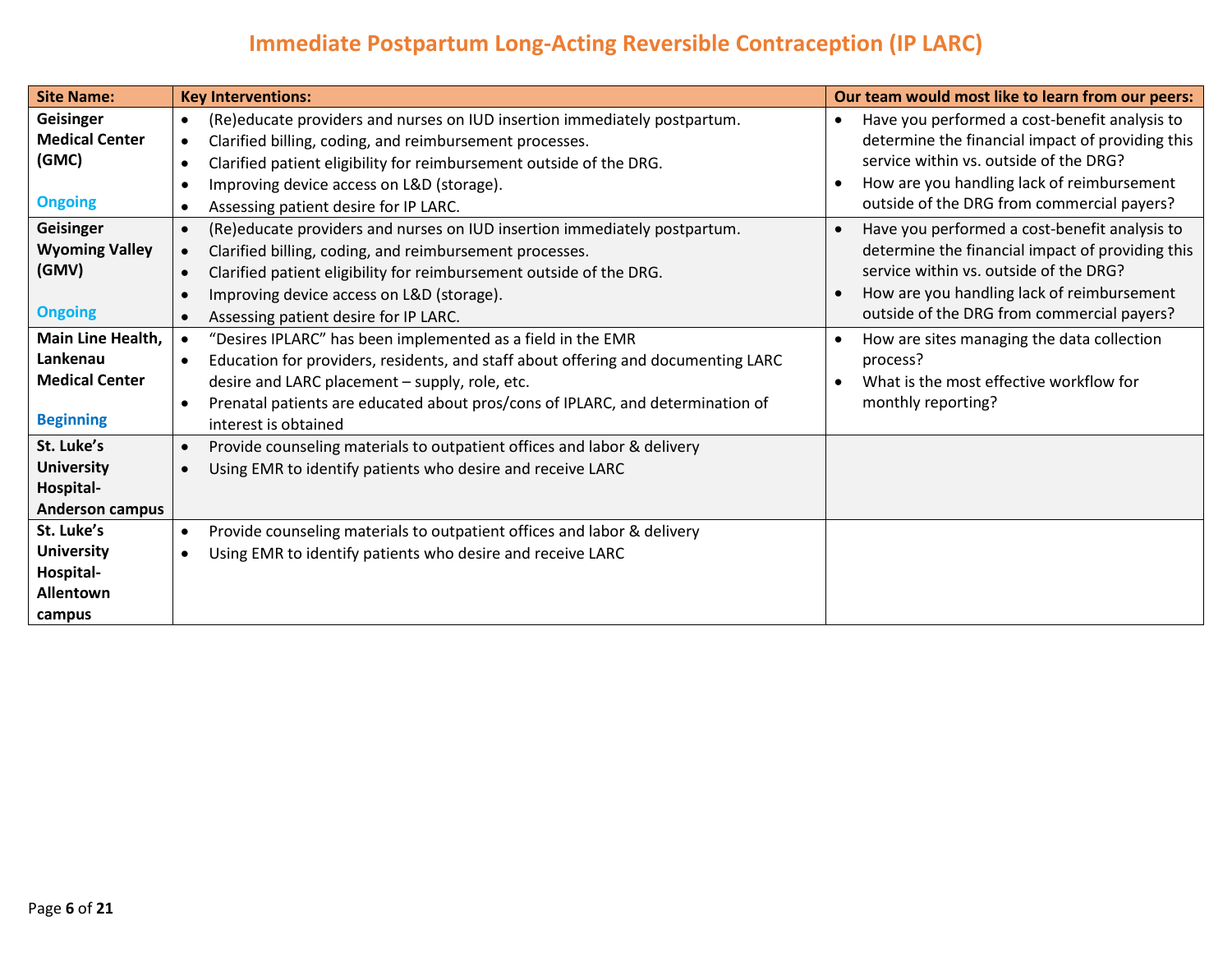| <b>Site Name:</b>      | <b>Key Interventions:</b>                                                                                                                                                     | Our team would most like to learn from our peers:             |
|------------------------|-------------------------------------------------------------------------------------------------------------------------------------------------------------------------------|---------------------------------------------------------------|
| <b>UPMC Horizon</b>    | Ensure IT systems are modified to document acquisition, stocking, ordering, placement,<br>$\bullet$                                                                           | We are still in the process of rolling out LARC.<br>$\bullet$ |
|                        | counseling, consent, billing, and reimbursement for IPLARC.                                                                                                                   | Nexplanon's for starters and moving to                        |
| <b>Ongoing</b>         | Notify prenatal offices about IPLARC. Assure patient receives comprehensive                                                                                                   | Postplacental IUD's.                                          |
|                        | contraceptive counseling prenatally.                                                                                                                                          | On-going education and training options are                   |
|                        | Modify L&D, OB OR, postpartum workflows to identify and have devices available for                                                                                            | helpful.                                                      |
|                        | pts desiring LARC. Store LARC devices for easy access in a timely manner.                                                                                                     |                                                               |
|                        | Educate clinicians, community partners and nurses on informed consent and                                                                                                     |                                                               |
|                        | shared decision making.                                                                                                                                                       |                                                               |
|                        | Involve pharmacy for obtaining the device & distribution to ensure timely placement.<br>$\bullet$                                                                             |                                                               |
|                        | Assure billing codes are in place and that staff in all necessary departments are<br>$\bullet$                                                                                |                                                               |
|                        | educated on correct billing procedures- device and procedure costs.                                                                                                           |                                                               |
|                        | Participate in hands-on training of IPLARC insertion.<br>$\bullet$                                                                                                            |                                                               |
|                        | Shared UPMC consent processes for IPLARC to customize for each hospital.<br>$\bullet$                                                                                         |                                                               |
|                        | Educate providers, nurses, lactation consultants, social workers about clinical<br>$\bullet$                                                                                  |                                                               |
|                        | recommendations related to IPLARC placement and breastfeeding.                                                                                                                |                                                               |
|                        | Connect with providers and staff at prenatal care sites to ensure they are aware the<br>$\bullet$<br>hospital is providing IPLARC and that education materials are available. |                                                               |
|                        | Assure patient receives comprehensive contraceptive counseling prior to discharge.<br>$\bullet$                                                                               |                                                               |
| <b>UPMC</b>            | Harrisburg:                                                                                                                                                                   | We are still in the process of rolling out LARC.              |
| Harrisburg,            | Plan to provide IP IUD insertion education to pilot practice providers over the new few                                                                                       | Nexplanon's for starters and moving to                        |
| Williamsport           | months and finalize IP LARC with IUD processes with pharmacy.                                                                                                                 | Postplacental IUD's.                                          |
|                        | Brainstorm best way for storage of devices in L&D (challenge due to the box size of                                                                                           | On-going education and training options are<br>$\bullet$      |
| <b>Beginning</b>       | the IUDs)                                                                                                                                                                     | helpful.                                                      |
|                        | Plan to present data at department meeting after a period of a few months, in an                                                                                              |                                                               |
|                        | attempt to gain buy-in from all practices (they all have patients with either MA or                                                                                           |                                                               |
|                        | UPMC commercial insurances, so expanding to those groups would better serve our                                                                                               |                                                               |
|                        | population as a whole)                                                                                                                                                        |                                                               |
| <b>WellSpan Health</b> | Assess baseline data on the provision of PPTL<br>$\bullet$                                                                                                                    | How to handle lack of insurance coverage                      |
|                        | Assessing data on cost of Nexplanon and insurance coverage                                                                                                                    | outside of Medicaid.                                          |
| <b>Beginning</b>       | Approved system wide nursing policy on IPLARC                                                                                                                                 |                                                               |
|                        | Working with pharmacy to ensure IPLARC is available at each facility.<br>$\bullet$                                                                                            |                                                               |
|                        | Meetings occurring at each 2 entities (Gettysburg and Ephrata) to move forward<br>$\bullet$                                                                                   |                                                               |
|                        | initiative                                                                                                                                                                    |                                                               |
|                        | Working on provider guidelines                                                                                                                                                |                                                               |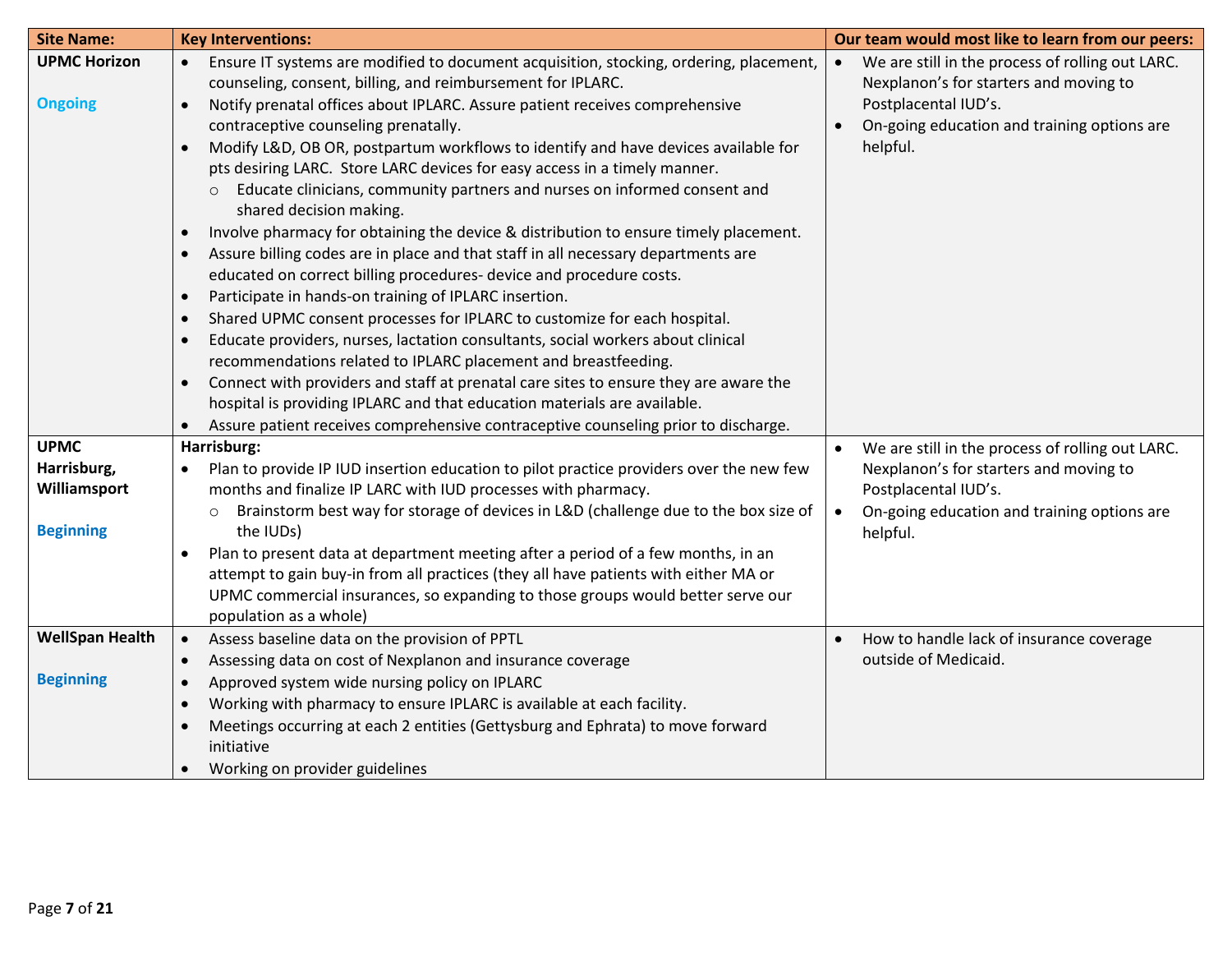#### **Maternal OUD**

| <b>Site Name:</b>          | <b>Key Interventions:</b>                                                                            | Our team would most like to learn from our peers:            |
|----------------------------|------------------------------------------------------------------------------------------------------|--------------------------------------------------------------|
| <b>Allegheny Health</b>    | Have OB offices send list of patients who have positive screen.<br>$\bullet$                         |                                                              |
| <b>Network-Forbes</b>      | Social work able to initiate plan before patient even arrives for delivery.<br>$\bullet$             |                                                              |
| Hospital                   | Social work to reach out to other facilities to see how they are working through this.<br>$\bullet$  |                                                              |
| <b>Allegheny Health</b>    | We provided staff-wide education on SUD/OUD as well as use of the 5P screening<br>$\bullet$          | Their facility's urine drug testing and sending of           |
| Network-Jefferson          | tool.                                                                                                | cord stats in relation to implementation of a 5P             |
| Hospital                   | We began screening all pregnant people for OUD/SUD in the outpatient setting.<br>$\bullet$           | screen.                                                      |
|                            | We refer appropriate patients to our Perinatal Hope Program and/or a social worker                   |                                                              |
|                            | to more fully identify their needs and make a plan for the remainder of their                        |                                                              |
|                            | pregnancy care.                                                                                      |                                                              |
|                            | We educated our inpatient staff and started using the 5P screen inpatient on any<br>$\bullet$        |                                                              |
|                            | patient without a previous outpatient screen.                                                        |                                                              |
| <b>Allegheny Health</b>    | <b>Staff Education</b><br>$\bullet$                                                                  |                                                              |
| <b>Network-Saint</b>       | Provider documentation education (completed)<br>$\bullet$                                            |                                                              |
| <b>Vincent Hospital</b>    | Laminated tip sheets located at provider PC's<br>$\bullet$                                           |                                                              |
|                            | Incorporate information: SVH Growing Hope program & community support<br>$\bullet$                   |                                                              |
|                            | available for addicted moms-to-be                                                                    |                                                              |
|                            | Utilization of NAS informational booklet (implemented), access in provider<br>$\circ$                |                                                              |
|                            | offices and community locations                                                                      |                                                              |
|                            | Distribution of community agency support listing (in process, target for<br>$\circ$                  |                                                              |
|                            | completion - November 2020)                                                                          |                                                              |
| Conemaugh                  | Solidifying reporting process used to capture women screened for SUD and OUD.<br>$\bullet$           |                                                              |
| <b>Memorial Medical</b>    | Identification of standardized and universal screening tool.<br>$\bullet$                            |                                                              |
| Center                     | Implementation of screening tool across all practices.<br>$\bullet$                                  |                                                              |
| <b>Einstein Medical</b>    | No workflow in current state<br>$\bullet$                                                            |                                                              |
| <b>Center Philadelphia</b> | Solution- work with current MAT program pilot to determine how to perform<br>$\circ$                 |                                                              |
|                            | out-patient screening for OUD                                                                        |                                                              |
|                            | Need standardized screening tool<br>$\bullet$                                                        |                                                              |
|                            | Solution-choose tool from ones presented at PA PQC and work with MAT<br>$\circ$                      |                                                              |
|                            | program pilot leaders to coordinate efforts                                                          |                                                              |
|                            | Change in workflow for providers and MA staff                                                        |                                                              |
|                            | o Solution- develop educational plan for provider and MA staff                                       |                                                              |
|                            | Lack of provider resources for SBIRT                                                                 |                                                              |
|                            | Solution- develop multi-disciplinary team to determine utilization of resources<br>$\circ$           |                                                              |
| <b>Evangelical</b>         | Positive screening initiates a plan of care by an obstetrical provider and consult with<br>$\bullet$ | Learn about resources that we can give to<br>$\bullet$       |
| <b>Community</b>           | Care Management as needed.                                                                           | patients with a positive screening.                          |
| <b>Hospital</b>            |                                                                                                      | Are patients reluctant with being honest on the<br>$\bullet$ |
| <b>Beginning</b>           |                                                                                                      | screening tool?                                              |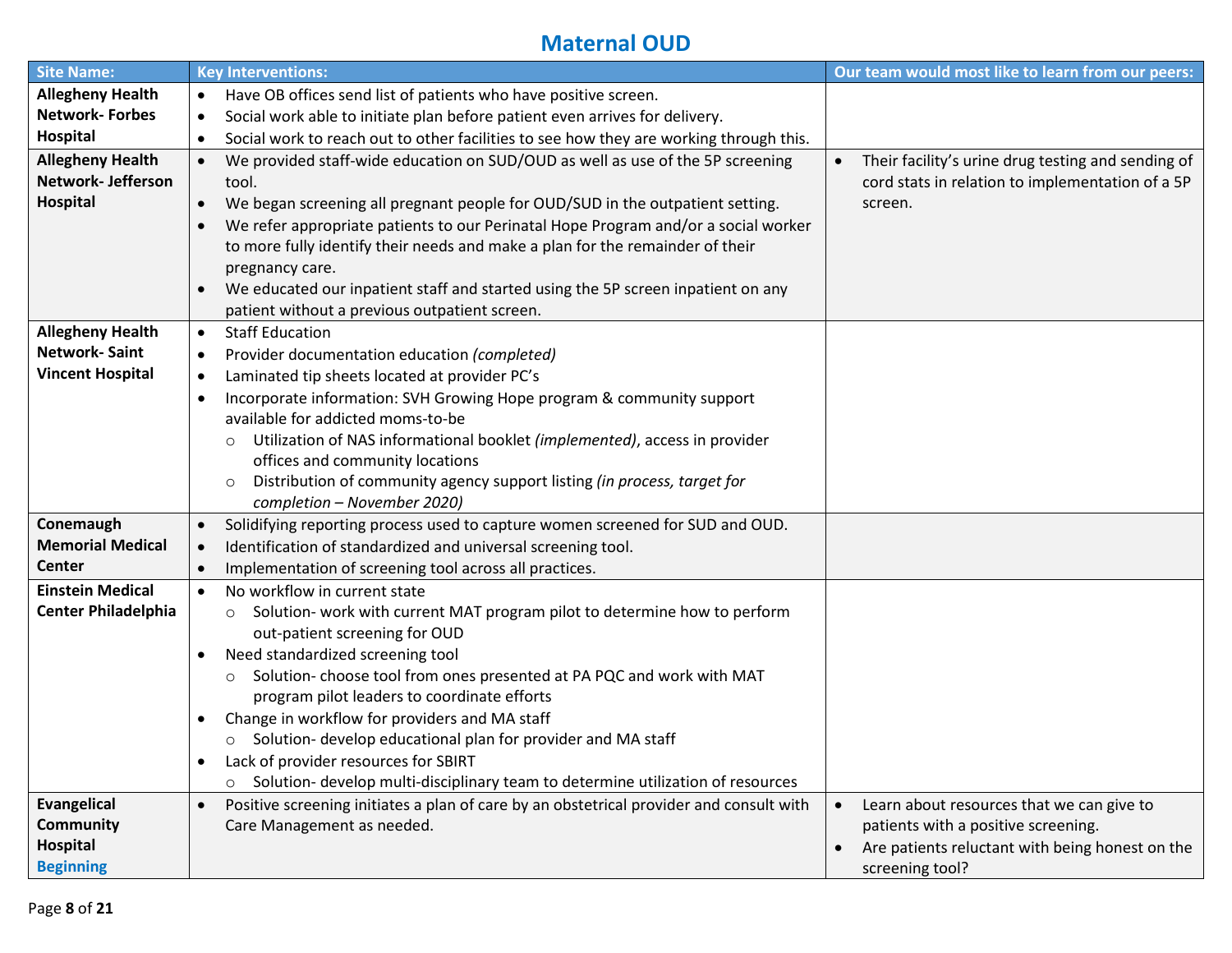| <b>Site Name:</b>        | <b>Key Interventions:</b>                                                                       | Our team would most like to learn from our peers:         |
|--------------------------|-------------------------------------------------------------------------------------------------|-----------------------------------------------------------|
| Geisinger                | Implementing universal NIDA screening in L&D and Outpatient<br>$\bullet$                        | Process for when patient refuses to complete<br>$\bullet$ |
| <b>Bloomsburg</b>        | Implementing a clinical pathway for positive screens<br>٠                                       | screening tool?                                           |
| <b>Ongoing</b>           | Re-educating on protocol for when to obtain a urine drug test<br>٠                              | Or mother refuses to give urine sample?<br>$\bullet$      |
|                          |                                                                                                 | How to implement and track universal<br>$\bullet$         |
|                          |                                                                                                 | screening and adherence to algorithm in                   |
|                          |                                                                                                 | outpatient prenatal clinics?                              |
| Geisinger                | Implementing universal NIDA screening in L&D and Outpatient                                     | Process for when patient refuses to complete              |
| <b>Community Medical</b> | Implementing a clinical pathway for positive screens<br>$\bullet$                               | screening tool?                                           |
| <b>Center</b>            | Re-educating on protocol for when to obtain a urine drug test                                   | Or mother refuses to give urine sample?                   |
|                          |                                                                                                 | How to implement and track universal                      |
| <b>Ongoing</b>           |                                                                                                 | screening and adherence to algorithm in                   |
|                          |                                                                                                 | outpatient prenatal clinics?                              |
| Geisinger                | Implementing universal NIDA screening in L&D and Outpatient<br>٠                                | Process for when patient refuses to complete              |
| Lewistown                | Implementing a clinical pathway for positive screens<br>٠                                       | screening tool?                                           |
|                          | Re-educating on protocol for when to obtain a urine drug test<br>٠                              | Or mother refuses to give urine sample?                   |
| <b>Ongoing</b>           |                                                                                                 | How to implement and track universal                      |
|                          |                                                                                                 | screening and adherence to algorithm in                   |
|                          |                                                                                                 | outpatient prenatal clinics?                              |
| <b>Geisinger Wyoming</b> | Implementing universal NIDA screening in L&D and Outpatient                                     | Process for when patient refuses to complete              |
| <b>Valley</b>            | Implementing a clinical pathway for positive screens<br>$\bullet$                               | screening tool?                                           |
|                          | Re-educating on protocol for when to obtain a urine drug test                                   | Or mother refuses to give urine sample?                   |
|                          |                                                                                                 | How to implement and track universal                      |
| <b>Ongoing</b>           |                                                                                                 | screening and adherence to algorithm in                   |
|                          |                                                                                                 | outpatient prenatal clinics?                              |
| <b>Guthrie Hospital</b>  | Finding a validated screening tool- chose 4P's tool<br>٠                                        |                                                           |
|                          | Educating staff and training on chosen tool<br>٠                                                |                                                           |
|                          | Implement screening of all pregnant women at least once during prenatal care (to<br>٠           |                                                           |
|                          | start)                                                                                          |                                                           |
| Jefferson Health-        | Universal Screening with 5Ps tool at first prenatal visit & all triage & inpatient<br>$\bullet$ |                                                           |
| <b>Abington Hospital</b> | admissions to L&D                                                                               |                                                           |
| <b>Lehigh Valley</b>     | Educate all Prenatal Care Providers on the 4P's and scripting                                   |                                                           |
| <b>Health Network-</b>   | Educate on the referral process to the LSW                                                      |                                                           |
| Pocono                   | Provide educational materials to pregnant women with OUD<br>٠                                   |                                                           |
|                          | Created an OB nurse navigator position to follow at risk patients from prenatal<br>$\bullet$    |                                                           |
|                          | through post-partum for compliance                                                              |                                                           |
| <b>Main Line Health</b>  | Social Work Evaluation of Outpatient Resources Across 4 Hospitals & 4 Geographic<br>$\bullet$   | Best Practices for OUD/NAS Pathways                       |
|                          | Counties: Goal to Optimize & Standardize                                                        | <b>Outpatient Resource Referrals</b>                      |
| <b>Completing</b>        | Develop Clinical and Psychosocial Pathways for OUD/SUD and NAS<br>$\bullet$                     | <b>Overcoming Epic Documentation Challenges</b>           |
|                          | Coordinate early consultation with Neonatology to optimize therapies and care plan<br>$\bullet$ | (Problem List)                                            |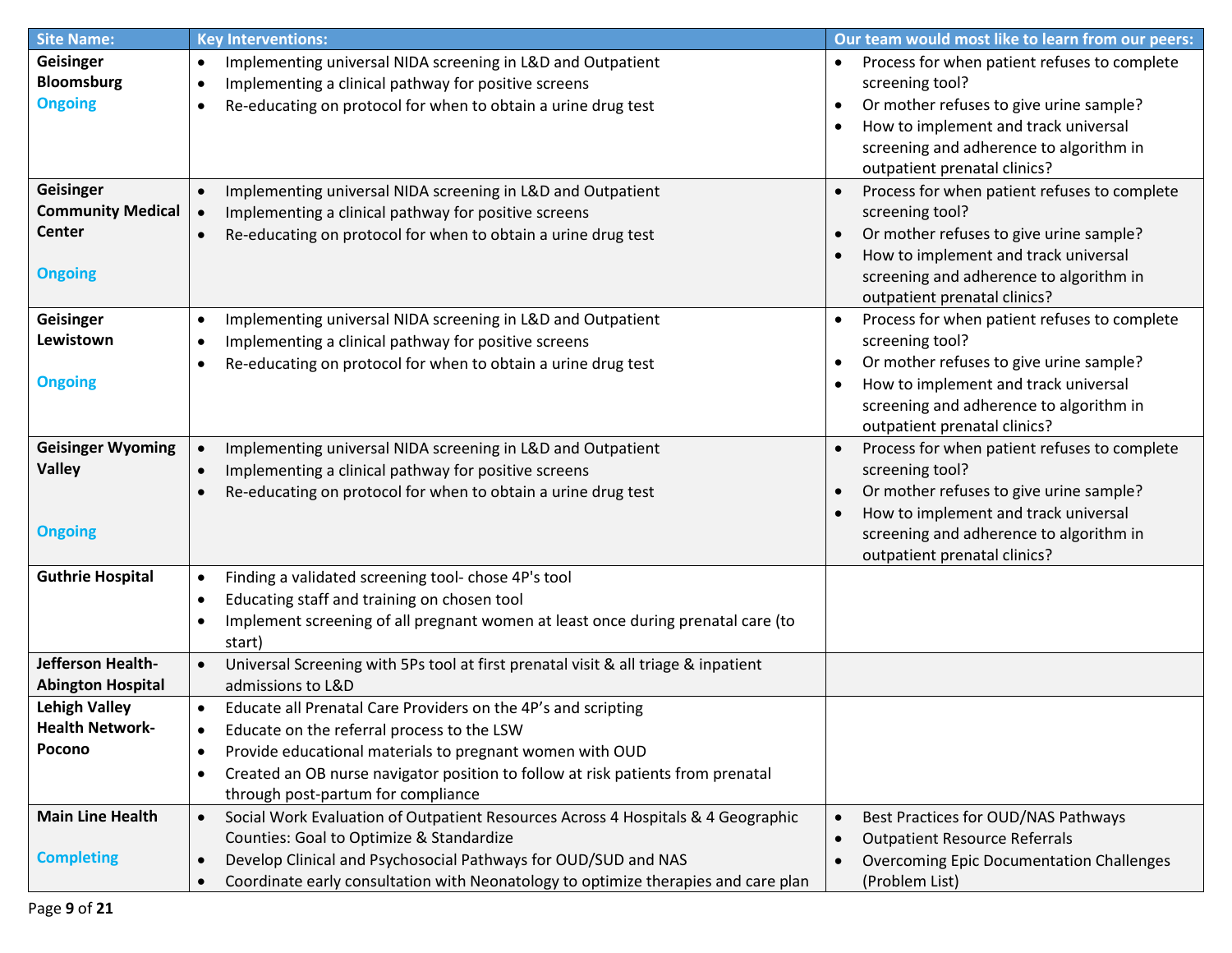| <b>Site Name:</b>              | <b>Key Interventions:</b>                                                                             | Our team would most like to learn from our peers:                              |
|--------------------------------|-------------------------------------------------------------------------------------------------------|--------------------------------------------------------------------------------|
| <b>Moses Taylor</b>            | Initiated the use of the 5 P screening tool in both Labor and Delivery at MTH and<br>$\bullet$        | Other tools hospitals have developed to help<br>$\bullet$                      |
| Hospital                       | Prenatal offices.                                                                                     | with patient educations.                                                       |
| <b>Ongoing</b>                 |                                                                                                       |                                                                                |
| <b>Penn Medicine-</b>          | Completed process mapping, gap analysis, Affinity Diagram, & brainstorming<br>$\bullet$               | How to partner with residential programs to                                    |
| <b>Chester County</b>          | Established working groups:                                                                           | help mothers spend time with their infants                                     |
| Hospital                       | Development of staff and patient education program<br>$\circ$                                         | when admitted for NAS.                                                         |
|                                | Implementation of Eat, Sleep, Console<br>$\circ$                                                      |                                                                                |
| <b>Penn Medicine-</b>          | Establishment of 5P's in inpatient and outpatient settings<br>$\circ$                                 |                                                                                |
| <b>Hospital of the</b>         | Create standardized workflow for SUD/OUD screening and education<br>$\bullet$                         | How do you manage limited outpatient social<br>work and referral capabilities? |
| <b>University of</b>           | Screen all pregnant patients for SUD/OUD using a validated screening tool<br>$\bullet$                | How do you overcome disparities in care based                                  |
| Pennsylvania                   | Map local SUD/OUD treatment options that provide MAT and women-centered care<br>$\bullet$             | on differences in resources by practice                                        |
|                                | including local resources that support recovery                                                       | location?                                                                      |
| <b>Penn State Health-</b>      | Gain consensus & approval on a validated screening tool to screen all pregnant                        |                                                                                |
| <b>Hershey Medical</b>         | women for substance use-Done                                                                          |                                                                                |
| <b>Center &amp; Children's</b> | Draft a paper patient-friendly form to screen patients at the time of the first prenatal<br>$\bullet$ |                                                                                |
| Hospital                       | appointment-Done                                                                                      |                                                                                |
|                                | Develop workflow to identify: who will respond to patients who screened positive;                     |                                                                                |
|                                | who will refer patients to treatment; and to whom can we refer our patients- Done                     |                                                                                |
|                                | Draft Substance Use Treatment Referral Reference List-Done                                            |                                                                                |
|                                | Provide unbiased non-judgmental, trauma-informed care:                                                |                                                                                |
|                                | Complete baseline attitudes measurement staff survey- Done<br>$\circ$                                 |                                                                                |
|                                | Provide education/intervention-Done<br>$\circ$                                                        |                                                                                |
|                                | Complete reassessment through the attitudes measurement staff survey<br>$\circ$                       |                                                                                |
|                                | Complete staff education regarding:<br>$\bullet$                                                      |                                                                                |
|                                | The 5Ps tool and screening rationale-Done<br>$\circ$                                                  |                                                                                |
|                                | The 5Ps screening process and SBIRT- Done<br>$\circ$                                                  |                                                                                |
|                                | Spread to other practice sites within the health system- In progress<br>$\bullet$                     |                                                                                |
| <b>Penn State Health-</b>      | Implementing universal SUD screening: L&D, Outpatient<br>$\bullet$                                    | Process for when patient refuses to complete                                   |
| <b>Holy Spirit Medical</b>     | Implementing a clinical pathway for positive screens<br>$\bullet$                                     | screening tool?                                                                |
| <b>Center</b>                  | Re-educating on protocol for when to obtain a urine drug test<br>$\bullet$                            | Or mother refuses to give urine sample?<br>$\circ$                             |
|                                |                                                                                                       | How to implement and track universal<br>$\bullet$                              |
| <b>Ongoing</b>                 |                                                                                                       | screening and adherence to algorithm in<br>outpatient prenatal clinics?        |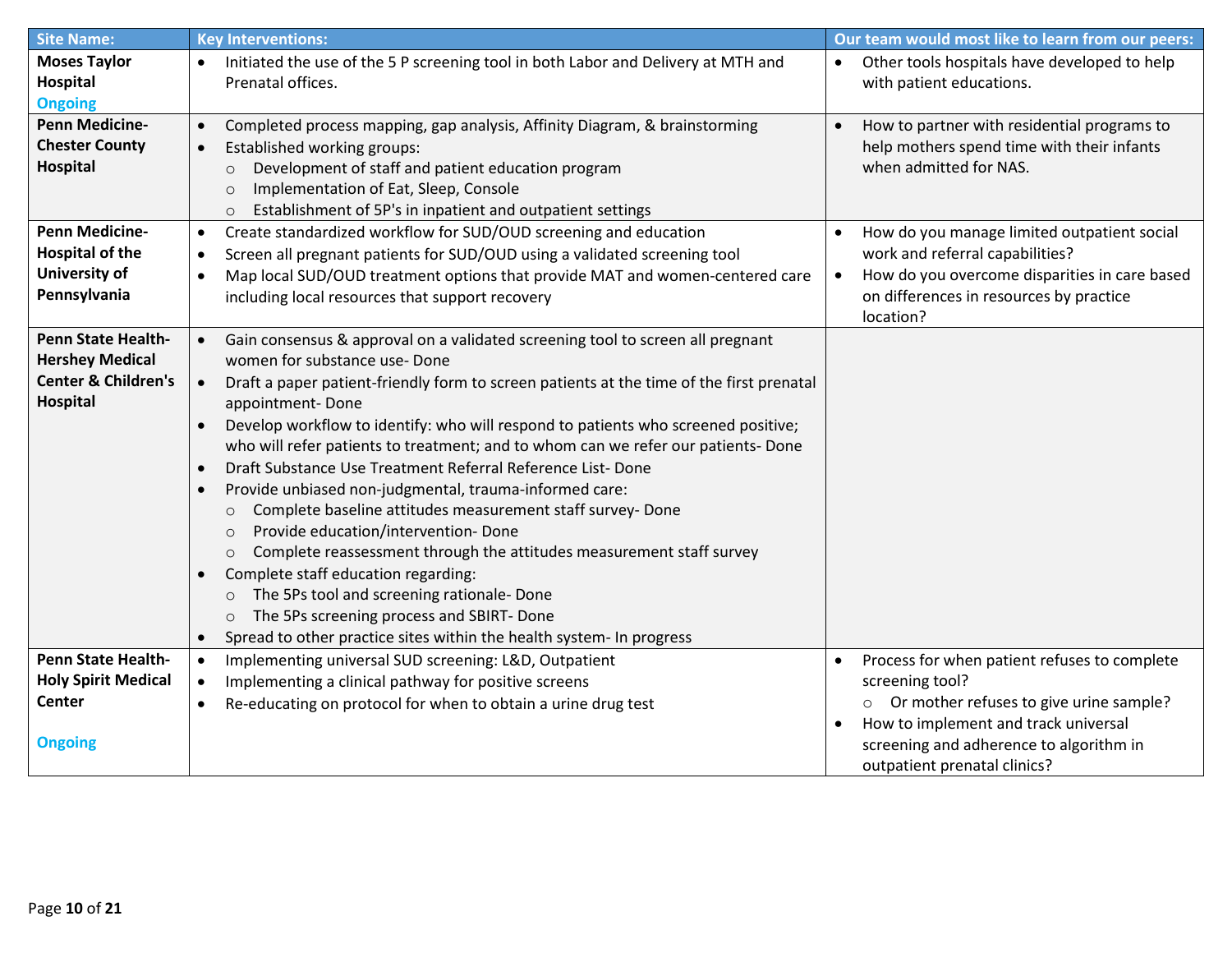| <b>Site Name:</b>         | <b>Key Interventions:</b>                                                                                                                                                                                                                                                                                                                                                                                                                                                                                                               | Our team would most like to learn from our peers:                                                                |
|---------------------------|-----------------------------------------------------------------------------------------------------------------------------------------------------------------------------------------------------------------------------------------------------------------------------------------------------------------------------------------------------------------------------------------------------------------------------------------------------------------------------------------------------------------------------------------|------------------------------------------------------------------------------------------------------------------|
| <b>St. Clair Hospital</b> | We began using the 5Ps tool for outpatient prenatal visits and inpatient admissions<br>to our hospital in June 2019.<br>We coordinated with the affiliated OB offices for them to utilize this tool for                                                                                                                                                                                                                                                                                                                                 | Handouts for patients on drug use in<br>$\bullet$<br>pregnancy.<br>Educational Videos on NAS Scoring for staff - |
| <b>Sustaining</b>         | screening their pregnant patients in the office setting, starting with the 1st prenatal<br>visit and then again in the 2nd and 3rd trimester.<br>We provided the OB offices with referral forms to be faxed to our Level 2 Nursery<br>Coordinator for follow-up care. When our nursery coordinator receives a referral,<br>she reaches out to the family to discuss the care they can expect when they arrive<br>for their delivery.<br>We educated inpatient nursing staff on 5Ps screening tool and implemented it to be<br>$\bullet$ | what are other facilities using for education.                                                                   |
|                           | utilized on all patients admitted.                                                                                                                                                                                                                                                                                                                                                                                                                                                                                                      |                                                                                                                  |
| <b>Tower Health-</b>      | Clinical pathway for pregnant women with OUD                                                                                                                                                                                                                                                                                                                                                                                                                                                                                            |                                                                                                                  |
| <b>Reading Hospital</b>   | Screening for SUD<br>$\circ$                                                                                                                                                                                                                                                                                                                                                                                                                                                                                                            |                                                                                                                  |
|                           | Hospital observation for MAT induction, methadone and buprenorphine offered<br>$\circ$                                                                                                                                                                                                                                                                                                                                                                                                                                                  |                                                                                                                  |
|                           | Connection with methadone program in county.<br>$\circ$                                                                                                                                                                                                                                                                                                                                                                                                                                                                                 |                                                                                                                  |
|                           | Suboxone maintenance program at Women's Health Center for pregnant women<br>$\circ$<br>with OUD.                                                                                                                                                                                                                                                                                                                                                                                                                                        |                                                                                                                  |
|                           | Intensive case management with the COE, drug & alcohol treatment, social                                                                                                                                                                                                                                                                                                                                                                                                                                                                |                                                                                                                  |
|                           | services, prenatal development of Plan of Safe Care, connection with Early                                                                                                                                                                                                                                                                                                                                                                                                                                                              |                                                                                                                  |
|                           | Intervention, prenatal parent education on NAS.                                                                                                                                                                                                                                                                                                                                                                                                                                                                                         |                                                                                                                  |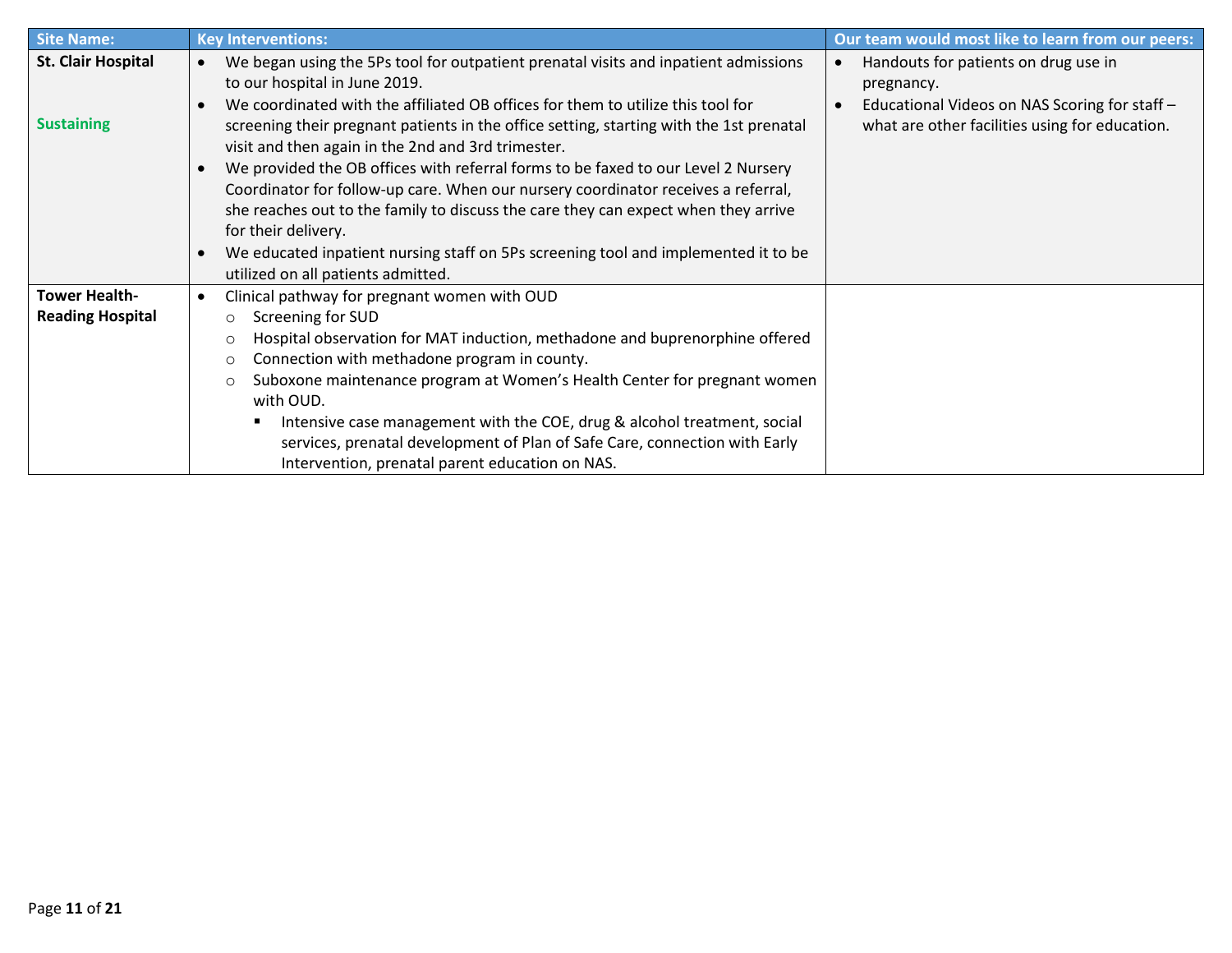| <b>Site Name:</b>          | <b>Key Interventions:</b>                                                                  | Our team would most like to learn from our peers: |
|----------------------------|--------------------------------------------------------------------------------------------|---------------------------------------------------|
| <b>UPMC Womens</b>         | Access:                                                                                    |                                                   |
| <b>Health Service Line</b> | Maternal medical support to prevent withdrawal during pregnancy<br>$\circ$                 |                                                   |
|                            | On call service for all UPMC hospitals 24/7<br>$\circ$                                     |                                                   |
|                            | Provide regular prenatal and other medical appointments<br>$\circ$                         |                                                   |
|                            | 4 Outreach Community Centers<br>$\circ$                                                    |                                                   |
|                            | Same day on next day within 24-hour appointments<br>$\circ$                                |                                                   |
|                            | Prevention:                                                                                |                                                   |
|                            | Community education<br>$\circ$                                                             |                                                   |
|                            | Obstetrical provider education<br>$\circ$                                                  |                                                   |
|                            | Minimize fetal exposure to Opioid substances<br>$\circ$                                    |                                                   |
|                            | Early engage mother as a leader in her recovery<br>$\circ$                                 |                                                   |
|                            | Narcan "to go"<br>$\circ$                                                                  |                                                   |
|                            | Response:                                                                                  |                                                   |
|                            | Pregnancy Recovery Center (Prenatal & Postpartum)<br>$\circ$                               |                                                   |
|                            | UPMC Healthplan engagement<br>$\circ$                                                      |                                                   |
|                            | Support programs for patients, families, staff                                             |                                                   |
|                            | Multidisciplinary team OB, MFM, SW, Nurses, Mental Health therapists<br>$\circ$            |                                                   |
|                            | Methadone Conversion to buprenorphine from inpt. to outpt.<br>$\circ$                      |                                                   |
|                            | Outpatient buprenorphine medication treatment<br>$\circ$                                   |                                                   |
|                            | Warm hand overs<br>$\circ$                                                                 |                                                   |
|                            | ED Physician and APP trained in buprenorphine treatment<br>$\circ$                         |                                                   |
|                            | Reporting: Centers of Excellence<br>$\bullet$                                              |                                                   |
|                            | State, Allegheny County, UPMC Healthplan<br>$\circ$                                        |                                                   |
|                            | Report as appropriate to various committees<br>$\circ$                                     |                                                   |
| <b>Wayne Memorial</b>      | Screen all pregnant women for OUD/SUD using the 5P's prenatal substance abuse<br>$\bullet$ | Plans of safe care.<br>$\bullet$                  |
| <b>Hospital</b>            | screen                                                                                     |                                                   |
|                            |                                                                                            |                                                   |
| <b>Ongoing</b>             |                                                                                            |                                                   |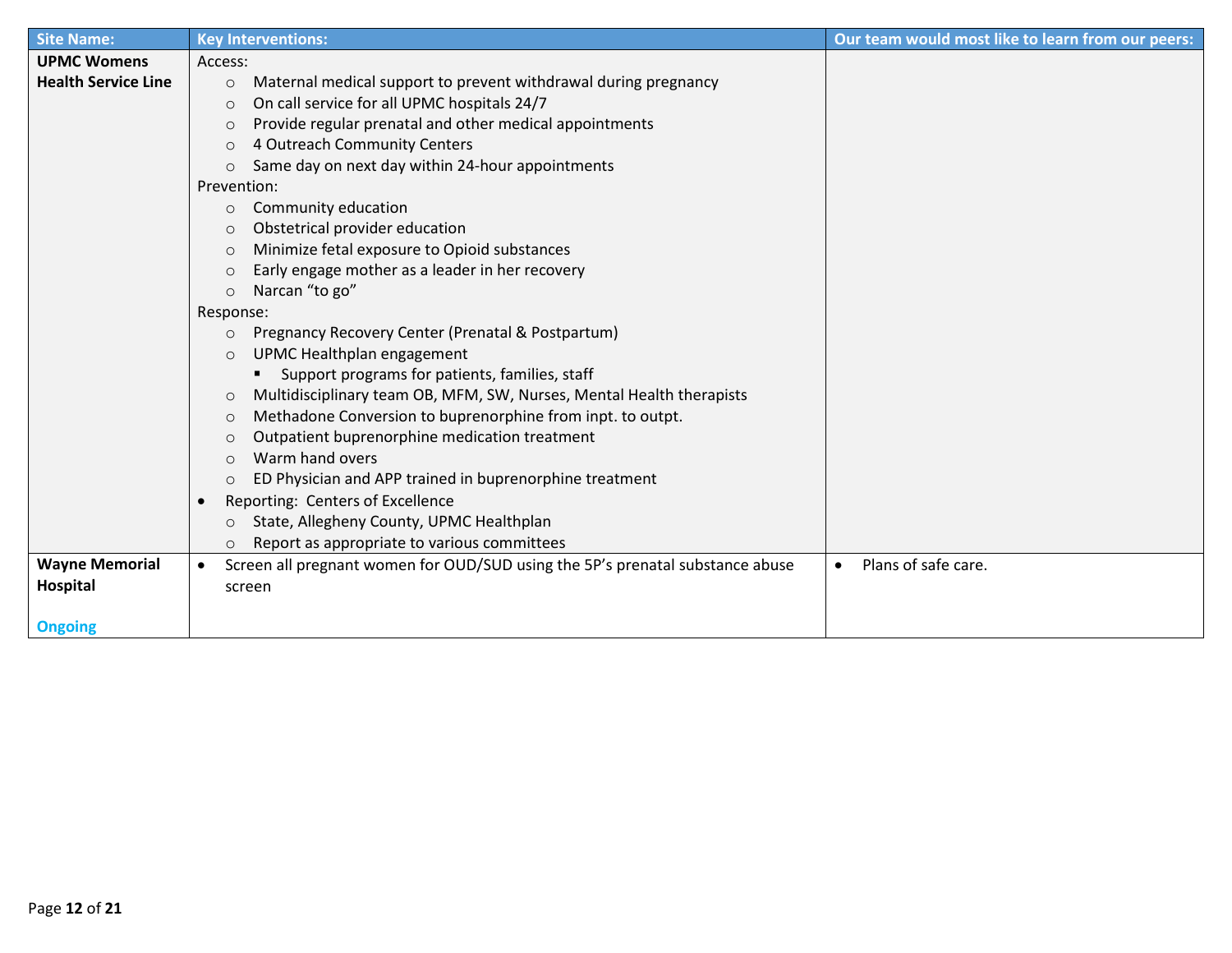# **Neonatal Abstinence Syndrome (NAS)**

| <b>Site Name:</b>                              | <b>Key Interventions:</b>                                                                             | Our team would most like to learn from our peers:              |
|------------------------------------------------|-------------------------------------------------------------------------------------------------------|----------------------------------------------------------------|
| <b>Allegheny Health</b>                        | Met with key stakeholders (neonatologists, pediatrician, pharmacy, NICU nurse<br>$\bullet$            |                                                                |
| <b>Network-Saint</b>                           | manager, MCH educator, two NICU nurses) re: modified Finnegan assessment,                             |                                                                |
| <b>Vincent Hospital</b>                        | pharma logical intervention, nurse education/process in place to achieve a more                       |                                                                |
|                                                | standardized approach in NAS scoring babies in the NICU                                               |                                                                |
|                                                | Presented Eat, Sleep, Console (ESC) initiative to (9) Family Practice Residents plus<br>$\bullet$     |                                                                |
|                                                | medical students on 11/5/2020. Presented by: Dr. Susheel, NICU NM, and NICU                           |                                                                |
|                                                | nurse                                                                                                 |                                                                |
|                                                | Mother-baby staff assigned to watch YouTube video titled: "Reconsidering the<br>$\bullet$             |                                                                |
|                                                | Standard Approach to Neonatal Abstinence Syndrome" by Dr. Matthew Grossman<br>on 11/2/2020            |                                                                |
|                                                | Two Mother-baby nurses (as part of their master's capstone project) spearheading<br>٠                 |                                                                |
|                                                | ESC initiative on Mother-baby (started on 11/16/2020). One of the nurses will focus                   |                                                                |
|                                                | on the mothers and their NAS babies, the other nurse will focus on the other                          |                                                                |
|                                                | mothers and their babies to prepare them to better manage the Baby's Second                           |                                                                |
|                                                | Night and reinforce the '5 S's' by Dr. Harvey Karp.                                                   |                                                                |
|                                                | Identified (6) super users on Mother-baby to resource mother-baby nurses re: ESC<br>٠                 |                                                                |
|                                                | scoring                                                                                               |                                                                |
|                                                | NICU NM working with IT re: EPIC build for ESC documentation<br>٠                                     |                                                                |
|                                                | Developed a tracking sheet titled "NAS Admission Log" for babies admitted to                          |                                                                |
|                                                | NICU. Data points include: patient label, baby from Mother-Baby or outside                            |                                                                |
|                                                | transfer, Strict No Publicity, date and time of NICU admission, discharge date,                       |                                                                |
|                                                | pharma logical intervention.                                                                          |                                                                |
|                                                | Implementation date for ESC on Mother-baby is 12/14/2020<br>٠                                         |                                                                |
| <b>Allegheny Health</b><br><b>Network-West</b> | Reviewing and enforcing our process of inter-user reliability with Finnegan<br>$\bullet$              |                                                                |
| <b>Penn Hospital</b>                           | Implementation of Eat-Sleep-Console strategy for management of NAS<br>$\bullet$                       |                                                                |
|                                                | Improve communication and provide education to referring PCP's<br>$\bullet$                           |                                                                |
|                                                | Obtain certification as NAS Center of Excellence<br>$\bullet$                                         |                                                                |
| <b>Doylestown Hospital</b>                     | Create an inter-rater reliability tool by working with contacts within the PA PQC.<br>$\bullet$       | Thoughts on not having an inter-rater reliability<br>$\bullet$ |
|                                                | Review with staff ESC tool and inter-rater reliability process to achieve 90%<br>$\bullet$            | program.<br>Other measures that can be monitored after         |
| <b>Ongoing</b>                                 | reliability.                                                                                          |                                                                |
|                                                | Provide family education abut NAS and ESC and what to expect in prenatal period<br>through discharge. | discharge with the follow up phone calls.                      |
|                                                | Reinforce the Neonatal Consult template and pamphlet to help families understand                      |                                                                |
|                                                | their hospital stay from beginning to end.                                                            |                                                                |
|                                                | Create a questionnaire for mother to complete prior to consult and at time of                         |                                                                |
|                                                | discharge to monitor effectiveness of educational process.                                            |                                                                |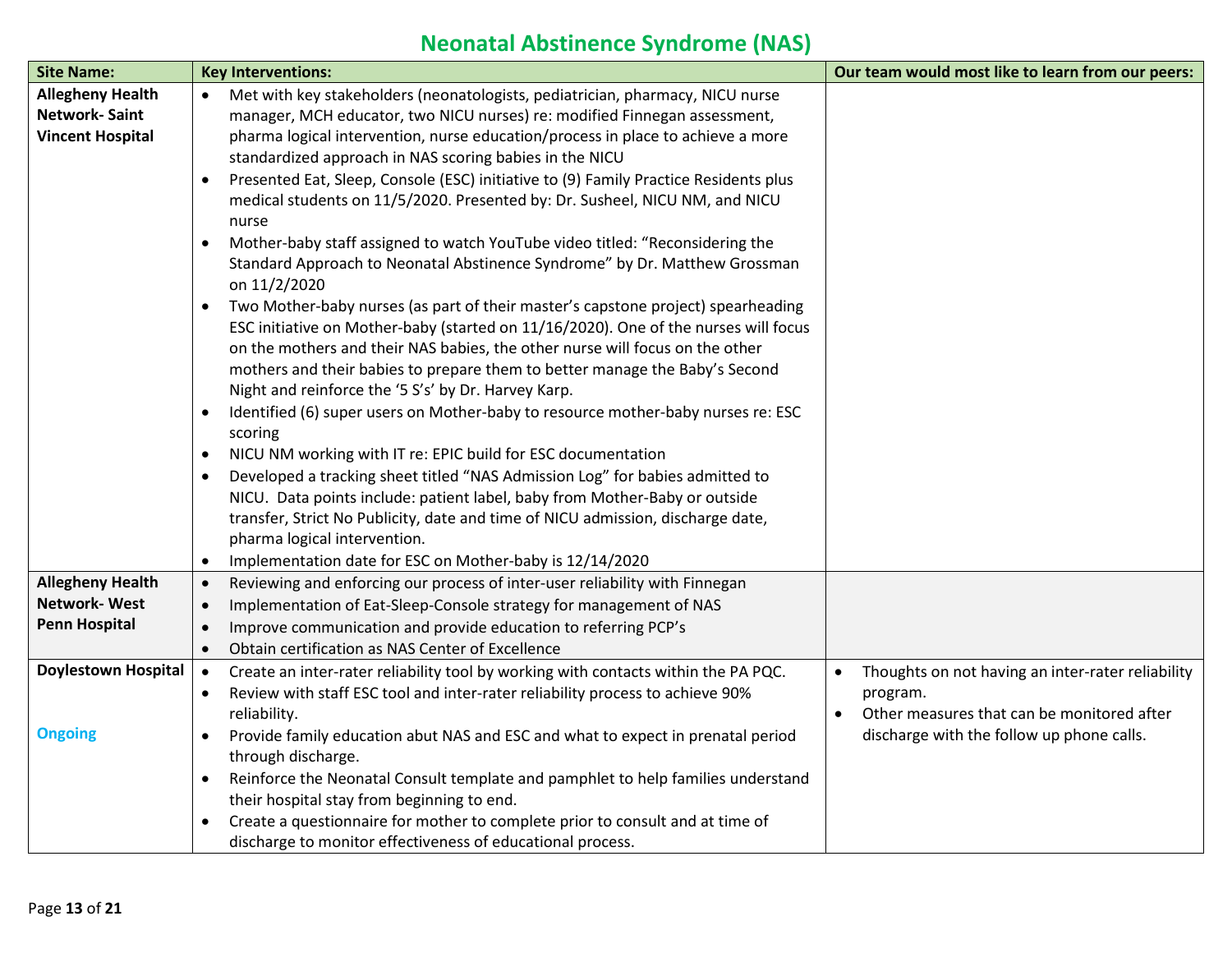| <b>Site Name:</b>          | <b>Key Interventions:</b>                                                                       | Our team would most like to learn from our peers: |
|----------------------------|-------------------------------------------------------------------------------------------------|---------------------------------------------------|
| <b>Einstein Medical</b>    | Sustain:                                                                                        | Changes/obstacles/solutions due to COVID          |
| <b>Center Montgomery</b>   | Multidisciplinary meetings targeted for monthly<br>$\bullet$                                    | visitation restrictions and changing hospital     |
|                            | Continued distribution of information antenatally (pamphlets), and updated results              | policies?                                         |
| <b>Ongoing</b>             | at OB provider meetings                                                                         | How many infants being scored with ESC tool       |
|                            | Non-pharmacologic supportive measures<br>$\bullet$                                              | have needed a second line medication?             |
|                            | Breastfeeding "Traffic Light"                                                                   | Anyone able to report a readmission for NAS in    |
|                            | Improve:                                                                                        | the 2 weeks following discharge when using        |
|                            | Transportation and Food Vouchers for parents to stay with infants (has been varied<br>$\bullet$ | ESC tool?                                         |
|                            | as COVID restrictions and guidelines have changed)                                              |                                                   |
|                            | Post discharge follow-up and evaluation of Plan of Safe Care<br>$\bullet$                       |                                                   |
|                            | Community Out-reach through clinics and support groups                                          |                                                   |
|                            | ESC education and pathway revisions<br>$\bullet$                                                |                                                   |
|                            | Start:                                                                                          |                                                   |
|                            | Infant massage training                                                                         |                                                   |
|                            | Facility enhancements - parent lounge                                                           |                                                   |
| <b>Einstein Medical</b>    | <b>ESC</b> (pilot in January 2021)                                                              |                                                   |
| <b>Center Philadelphia</b> | Open baby type NICU<br>$\bullet$                                                                |                                                   |
|                            | Solution - Maryann Malloy to transition Care-by-Parent room to be able to be<br>$\circ$         |                                                   |
|                            | used for ESC dyad                                                                               |                                                   |
|                            | No current protocol in place for ESC at EMCP                                                    |                                                   |
|                            | ○ Solution – Development of policy & procedure by EMCP PA PQC team                              |                                                   |
|                            | No educational materials for staff re: ESC                                                      |                                                   |
|                            | Solution - Development of Healthstream educational module by EMCP PA PQC<br>$\circ$             |                                                   |
|                            | team in conjunction with Nursing Education and Professional Development                         |                                                   |
|                            | Dept.                                                                                           |                                                   |
|                            | Prenatal Consults (implementation in December 2020)                                             |                                                   |
|                            | Data collection of total opioid use mothers                                                     |                                                   |
|                            | $\circ$ Solution – place ticket for report from AeCIS                                           |                                                   |
|                            | Lack of educational materials in out-pt OB offices<br>$\bullet$                                 |                                                   |
|                            | $\circ$ Solution – finish informational pamphlet for mothers                                    |                                                   |
|                            | Ensure on-going inter-rater reliability for use of the MOM NAS Score in the NICU by             |                                                   |
|                            | implementing a process for above by December 1, 2020                                            |                                                   |
|                            | Standardize use of MOM NAS Scoring system at EMCP by introduction and                           |                                                   |
|                            | validation of system to Term Nursery by December 31, 2020                                       |                                                   |
|                            | Use of MOM NAS Score on MBU (Implementation Sept.-Dec. 31, 2020)                                |                                                   |
|                            | Staff perception of difficulty of using MOM NAS Score                                           |                                                   |
|                            | $\circ$ Solution –                                                                              |                                                   |
|                            | Education                                                                                       |                                                   |
|                            | Score NICU infants prior to rollout on MBU                                                      |                                                   |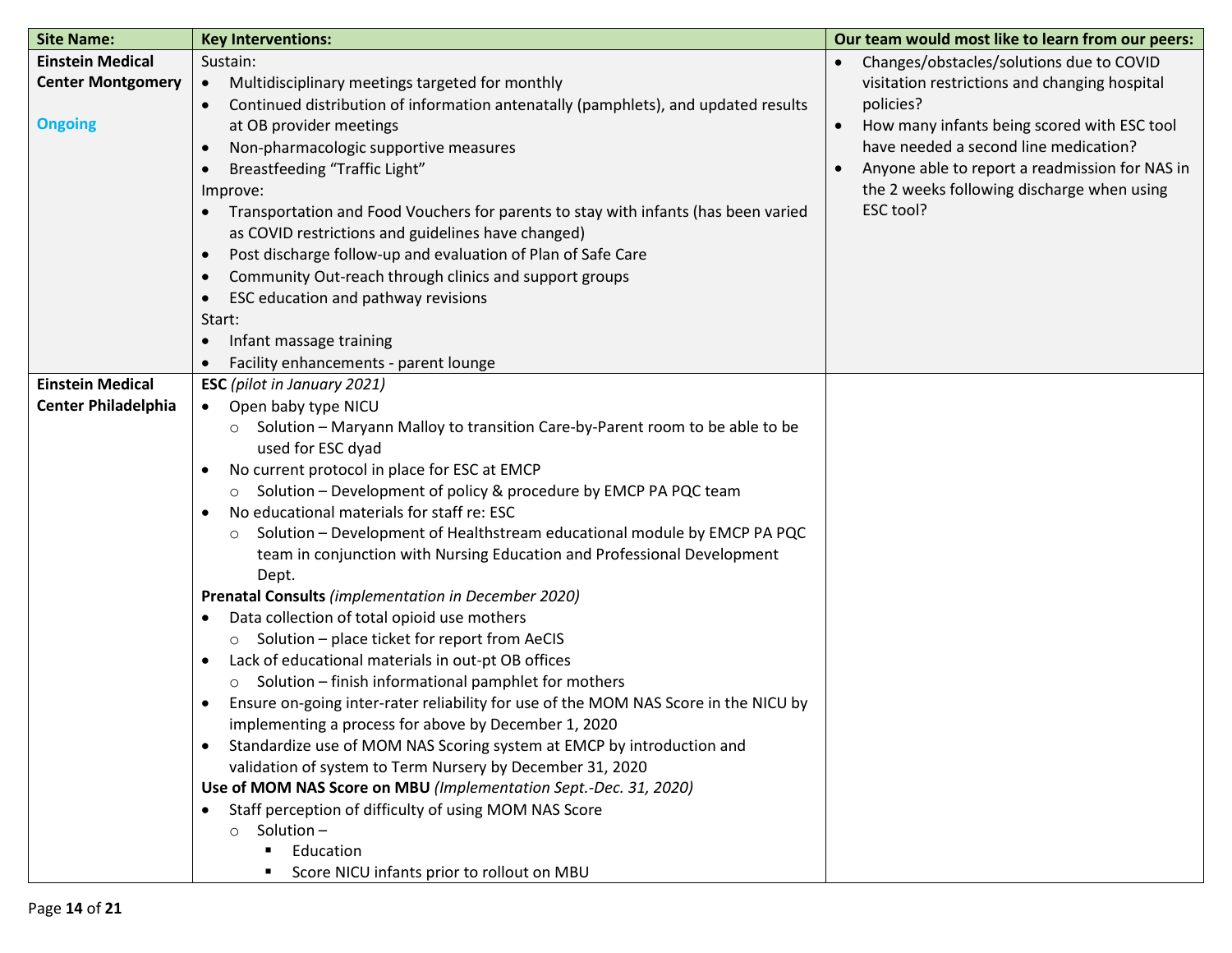| <b>Site Name:</b>        | <b>Key Interventions:</b>                                                                      | Our team would most like to learn from our peers:                                        |
|--------------------------|------------------------------------------------------------------------------------------------|------------------------------------------------------------------------------------------|
| Geisinger                | Reviewed maternal risk factors<br>$\bullet$                                                    | What method is best to survey patients to                                                |
| <b>Bloomsburg</b>        | Sought guidance from PQC members<br>$\bullet$                                                  | ensure the processes put into place are                                                  |
| <b>Hospital (GMC)</b>    | Evaluated equipment needs<br>$\bullet$                                                         | enhancing the patient experience?                                                        |
|                          | Implemented staff education<br>$\bullet$                                                       | What types of questions to ask patients in the                                           |
| <b>Sustaining</b>        | Implemented Eat Sleep Console for NAS monitoring<br>$\bullet$                                  | survey?                                                                                  |
|                          | Created process to identify eligible patients                                                  | What timeframe to release the survey to the                                              |
|                          | Involved physicians, nurses and pharmacists in MFM, prenatal care and pediatric<br>$\bullet$   | patients?                                                                                |
|                          | care                                                                                           | Who is responsible to educate patients                                                   |
|                          | Involved Certified Recovery Specialists and care managers<br>$\bullet$                         | prenatally about CYS referral required by law?                                           |
|                          | Developed EMR documentation<br>$\bullet$                                                       | How to educate patients and also providers                                               |
|                          | Developed education for prenatal patients<br>$\bullet$                                         | about CYS referral?                                                                      |
|                          | Survey of patient experience in process<br>$\bullet$                                           |                                                                                          |
| Jefferson Health -       | Implementation of Eat, Sleep, Console tool for NAS assessment<br>$\bullet$                     |                                                                                          |
| <b>Abington Hospital</b> |                                                                                                |                                                                                          |
| <b>Moses Taylor</b>      | Standardized LOS for newborns born to mothers born to with OUD.<br>$\bullet$                   | How to use Vermont Oxford for staff education.                                           |
| <b>Hospital</b>          | Utilize the Pediatric Department to encourage bonding during increased newborn<br>$\bullet$    |                                                                                          |
|                          | LOS.                                                                                           |                                                                                          |
| <b>Ongoing</b>           | Developed a standardized opioid protocol for weaning newborns with NAS.<br>$\bullet$           |                                                                                          |
|                          | Development of an educational tool to help parents understand NAS admission.                   |                                                                                          |
| <b>Mount Nittany</b>     | Consideration of prenatal visit with pediatric hospitalist to review welcome<br>$\bullet$      | Repetition is the key- what are some<br>$\bullet$                                        |
| <b>Health System-</b>    | brochure with NAS mothers                                                                      | opportunities for the pediatrics team to                                                 |
| <b>Mount Nittany</b>     | Staff completion of VON modules- now increasing!<br>٠                                          | interact with families before birth?                                                     |
| <b>Medical Center</b>    | Creating a non-pharmacologic intervention standardized protocol.<br>$\bullet$                  | How to best trial non-pharmacologic                                                      |
|                          |                                                                                                | interventions protocol without creating more                                             |
| <b>Ongoing</b>           |                                                                                                | work for RNs?                                                                            |
|                          |                                                                                                | How to involve parents in non-pharmacologic                                              |
|                          |                                                                                                | interventions protocol?                                                                  |
| <b>Penn Medicine-</b>    | Centered around mother-infant dyad collaborating with newborn nursery to reduce<br>$\bullet$   | Strategies for getting parents to spend more<br>$\bullet$                                |
| <b>Hospital of the</b>   | Mom/Baby separation                                                                            | time at the bedside                                                                      |
| University of            | Facilitating participation in escalation huddles to maximize non-pharmacologic<br>$\bullet$    | Feedback on initiation of ESC and some                                                   |
| Pennsylvania             | interventions                                                                                  | suggestions.                                                                             |
| <b>Ongoing</b>           | Transfer from S8 to ICN; Escalation in treatment in the ICN                                    | Strategies to engage with hospital                                                       |
|                          | *Both with discussion of non-pharm measures attempted prior to escalation<br>$\bullet$         | administration around rooming in patient<br>rooms after birth parents are discharged but |
|                          | <b>Staff &amp; Family education</b><br>$\bullet$                                               | infants remain in the hospital for observation.                                          |
|                          | Data collection and discharge phone calls to collect data and patient feedback<br>$\bullet$    |                                                                                          |
|                          | <b>Prenatal Consults</b><br>$\bullet$                                                          |                                                                                          |
|                          | Nonpharmacologic bundle<br>$\bullet$                                                           |                                                                                          |
|                          | Volunteer program- on hold (COVID)<br>$\bullet$                                                |                                                                                          |
|                          | Feeding policies created: breastfeeding eligibility policy, routine fortification<br>$\bullet$ |                                                                                          |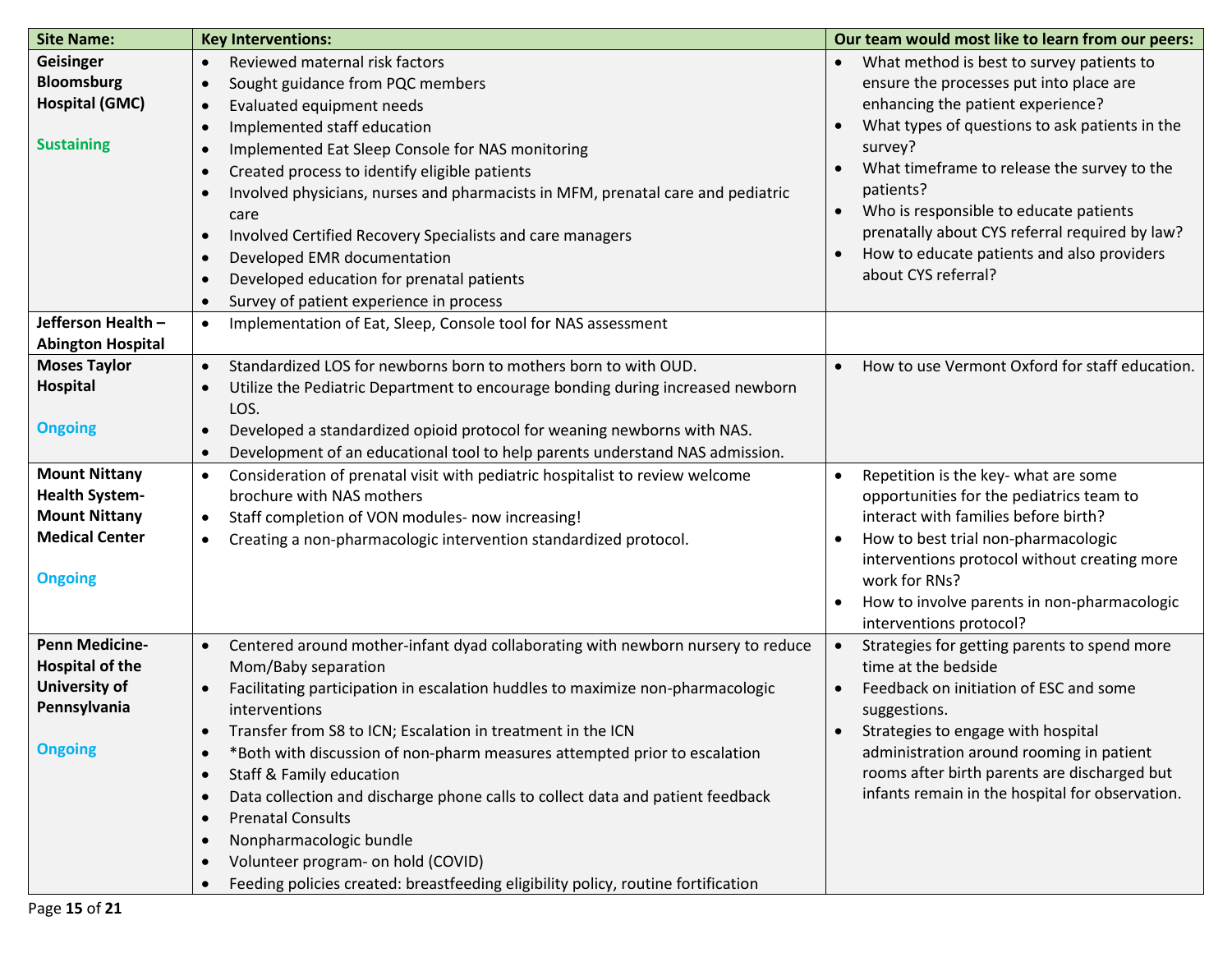| <b>Site Name:</b>                                                                                                             | <b>Key Interventions:</b>                                                                                                                                                                                                                                                                                                                                                                                                                                                                                                                                     | Our team would most like to learn from our peers:                                                                                                                                |
|-------------------------------------------------------------------------------------------------------------------------------|---------------------------------------------------------------------------------------------------------------------------------------------------------------------------------------------------------------------------------------------------------------------------------------------------------------------------------------------------------------------------------------------------------------------------------------------------------------------------------------------------------------------------------------------------------------|----------------------------------------------------------------------------------------------------------------------------------------------------------------------------------|
| <b>Penn Medicine-</b><br>Lancaster                                                                                            | Identified physician & unit-based champions to participate in Eat, Sleep, Console<br>$\bullet$<br>(ESC) implementation team                                                                                                                                                                                                                                                                                                                                                                                                                                   | If the infant is transferred to the NICU, do they<br>$\bullet$<br>continue to use ESC in that setting?                                                                           |
| General/Women<br>and Babies<br><b>Beginning</b>                                                                               | Completed assessment of current state with champions and identified areas of<br>$\circ$<br>opportunity to improve standardization and care of NAS infants<br>Established a target condition to identify stakeholders and develop an action<br>$\circ$<br>plan<br>Investigate EMR tools for OUD screening, ESC assessment and order set changes<br>$\circ$<br>Implemented ESC program for well newborn population - Feb 2021<br>O<br>Further expand ESC for NICU population - TBD<br>$\circ$<br>Establish a method for reporting and determining baseline data | If the infant requires a rescue dose of<br>$\bullet$<br>Morphine, is the infant transferred to the NICU<br>for care, or is there another process for a single<br>dose treatment? |
|                                                                                                                               | Validate current NAS report provides correct information<br>$\circ$<br>% Pharmacologic treatment rates<br>$\circ$<br>% 30-day readmission rates for NAS infants<br>$\circ$                                                                                                                                                                                                                                                                                                                                                                                    |                                                                                                                                                                                  |
| <b>Penn Medicine-</b>                                                                                                         | Prenatal consultation:                                                                                                                                                                                                                                                                                                                                                                                                                                                                                                                                        | How to successfully implement Eat Sleep                                                                                                                                          |
| Pennsylvania<br><b>Hospital, Newborn</b><br><b>Medicine</b>                                                                   | Creation of an EMR template for a prenatal consult for pregnant women with OUD<br>Consistent use of NAS pamphlet with consult<br>Educating OB staff about need for prenatal consultation when able<br>$\bullet$<br>NAS care:                                                                                                                                                                                                                                                                                                                                  | Console without private rooms? NRN study<br>starting soon.<br>How to increase prenatal consultation rates?<br>How to make them effective?                                        |
|                                                                                                                               | PAH-specific NAS protocol (vs using CHOPs)<br>Guidelines on obtaining UDS for mothers and infants now live<br>El referral:<br>Standardized EI referral (via EMR) by assigning neonatal NP who tracks/reports all<br>$\bullet$<br><b>OENs</b>                                                                                                                                                                                                                                                                                                                  |                                                                                                                                                                                  |
| <b>Penn State Health-</b><br><b>Hershey Medical</b><br><b>Center &amp; Children's</b><br><b>Hospital</b><br><b>Completing</b> | Universal collection of meconium at delivery or transfer<br>$\bullet$<br>Cerner (EHR) order and task created<br>$\bullet$<br>Store refrigerated specimen for 7 days<br>$\bullet$<br>Collection and storage of umbilical cord tissue for preterm infants <35 weeks- In<br>$\bullet$<br>Progress                                                                                                                                                                                                                                                                | Does your hospital use a standardized<br>screening protocol to determine which babies<br>will require toxicology testing?<br>What is your screening criteria?<br>$\circ$         |
| <b>St. Luke's University</b><br><b>Health Network</b>                                                                         | Working with IT to create an EPIC report to accurately identify any babies with NAS<br>$\bullet$<br>& who are affected by OUD<br>PA PQC core team: working on completing the required NAS education to build<br>$\bullet$<br>competence & consistency within our NAS scoring throughout the network                                                                                                                                                                                                                                                           |                                                                                                                                                                                  |
| <b>Temple University</b><br><b>Hospital</b>                                                                                   | Education to Moms pre/post delivery<br>$\bullet$<br>Getting OUD screening into EPIC<br>$\bullet$<br>Teaching for Eat, Sleep, Console approach available on Healthstream<br><b>Created Nesting Room protocol</b><br>$\bullet$                                                                                                                                                                                                                                                                                                                                  |                                                                                                                                                                                  |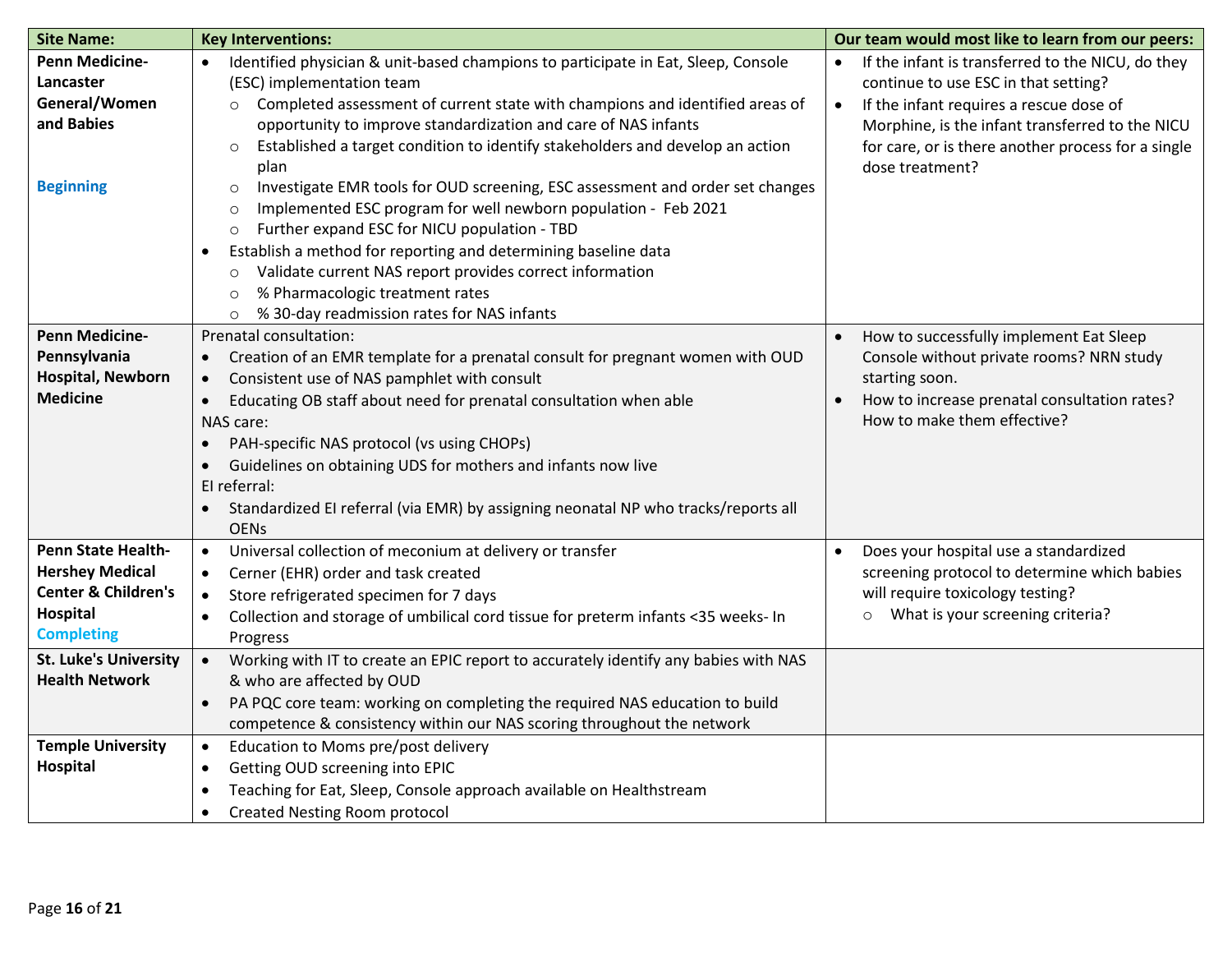| <b>Site Name:</b>           | <b>Key Interventions:</b>                                                                     | Our team would most like to learn from our peers: |
|-----------------------------|-----------------------------------------------------------------------------------------------|---------------------------------------------------|
| <b>Thomas Jefferson</b>     | Improve Parental and Staff Education                                                          |                                                   |
| <b>University Hospital-</b> | ICN nurses to treatment program for education sessions<br>$\bullet$                           |                                                   |
| <b>Center City</b>          | Educational materials and provider education at OB clinic                                     |                                                   |
| (Intensive Care             | Breast feeding education during methadone/buprenorphine stabilization                         |                                                   |
| <b>Nursery / Well Baby</b>  | hospitalization                                                                               |                                                   |
| Nursery)                    | Standardized prenatal neonatology consult                                                     |                                                   |
|                             | Improve Breast Pump Access                                                                    |                                                   |
|                             | Coordinating with WIC                                                                         |                                                   |
|                             | Standardized process with post-partum and case management                                     |                                                   |
|                             | Improve Treatment Program Involvement in supporting breast feeding                            |                                                   |
|                             | Working with new management to                                                                |                                                   |
|                             | improve maternal access from inpatient treatment to hospital                                  |                                                   |
|                             | Create pumping and milk storage space                                                         |                                                   |
|                             | Support leaving sessions to pump                                                              |                                                   |
|                             | Improve breast feeding support while in hospital                                              |                                                   |
|                             | Improving lactation consultant access                                                         |                                                   |
|                             | Support skin-to-skin in NICU                                                                  |                                                   |
|                             | Encourage early breast feeding in DR, upon post-partum arrival                                |                                                   |
| <b>Tower Health-</b>        | Implement "Eat Sleep Console" program on Specialty care unit. (Moms will room-in<br>$\bullet$ |                                                   |
| <b>Reading Hospital</b>     | with newborns.) Transfer family to pediatrics when mother is discharged.                      |                                                   |
|                             | Staff education, music therapy, cuddlers, OT, patient/family education, community             |                                                   |
|                             | education                                                                                     |                                                   |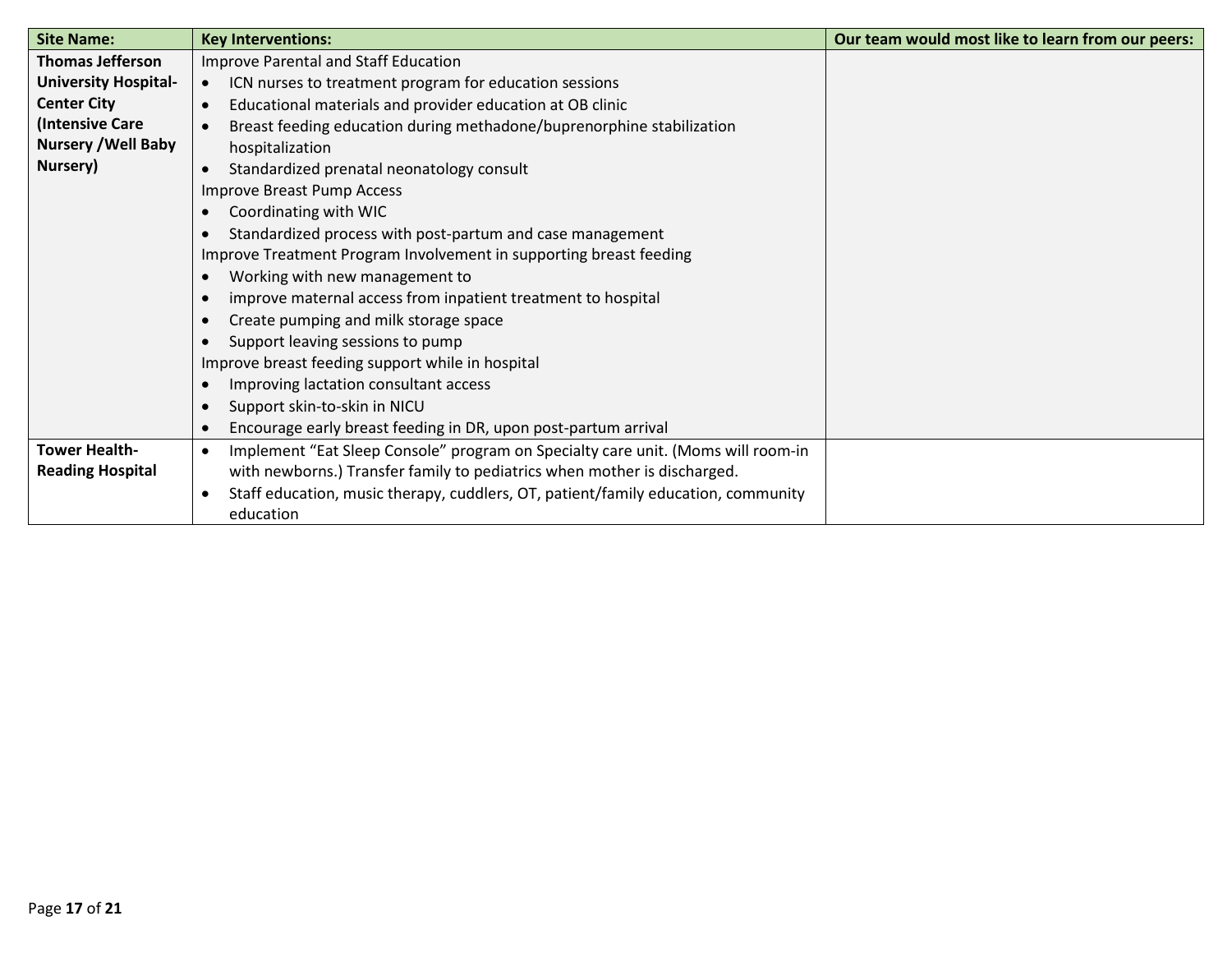| <b>Site Name:</b>           | <b>Key Interventions:</b>                                                               | Our team would most like to learn from our peers: |
|-----------------------------|-----------------------------------------------------------------------------------------|---------------------------------------------------|
| <b>UPMC Womens</b>          | Access:                                                                                 | How you can best implement Eat, Sleep,            |
| <b>Health Service Line</b>  | Maternal medical support to prevent withdrawal during pregnancy<br>$\bullet$            | Console when baby requires medication             |
|                             | Provide regular prenatal and other medical appointments                                 | therapy? Though we are working on a plan for      |
|                             | Prevention:                                                                             | babies to receive treatment while in the PPU      |
|                             | Minimize fetal exposure to illicit substances                                           | with the addition of Level II NICU beds.          |
|                             | Engage mother as a leader in her recovery                                               |                                                   |
|                             | Response:                                                                               |                                                   |
|                             | O Parent Partnership Unit (PPU)                                                         |                                                   |
|                             | Eat, Sleep, Console (ESC) implemented and continuing to spread across                   |                                                   |
|                             | system                                                                                  |                                                   |
|                             | Implemented ESC and developed a PPU model at Altoona<br>$\blacksquare$                  |                                                   |
|                             | Developing a service line SUD Committee with membership consisting of<br>$\blacksquare$ |                                                   |
|                             | representatives from each hospital for Plans of Safe Care.                              |                                                   |
|                             | Created a NOWs Brochure for Prenatal offices and hospitals to provide<br>٠              |                                                   |
|                             | patients with education about the condition in effort that parents are                  |                                                   |
|                             | prepared to stay and provide that non-pharm care to the infant.                         |                                                   |
|                             | Magee is expanding the PPU to 6, Level II NICU beds so that babies that<br>٠            |                                                   |
|                             | require medication can stay with the mothers so that the non-pharm care                 |                                                   |
|                             | can be provided without interruption by the mother.                                     |                                                   |
|                             | Reporting:                                                                              |                                                   |
|                             | Pa DOH of all NAS occurrences                                                           |                                                   |
|                             | Internal leadership and appropriate committees e.g., NICU                               |                                                   |
| <b>UPMC Womens</b>          | Parental PresenceCaregiver / Cuddler Presence                                           | Education classes on hold due to pandemic.        |
| <b>Health Service Line-</b> |                                                                                         | Parents prepared to stay and administer the       |
| Magee, Horizon,             | Reinforce or Increase:                                                                  | non-pharm care-though we recently created a       |
| Northwest, Hamot,           | Rooming-in<br>$\bullet$                                                                 | nice brochure for prenatal offices to provide     |
| Cole                        | Parental presence                                                                       | patients so that they can be prepared to stay     |
|                             | Skin to skin                                                                            | and care for baby.                                |
| <b>Ongoing</b>              | Holding<br>$\bullet$                                                                    |                                                   |
|                             | Swaddling                                                                               |                                                   |
|                             | Optimal feeding                                                                         |                                                   |
|                             | Quiet environment                                                                       |                                                   |
|                             | Limit visitors                                                                          |                                                   |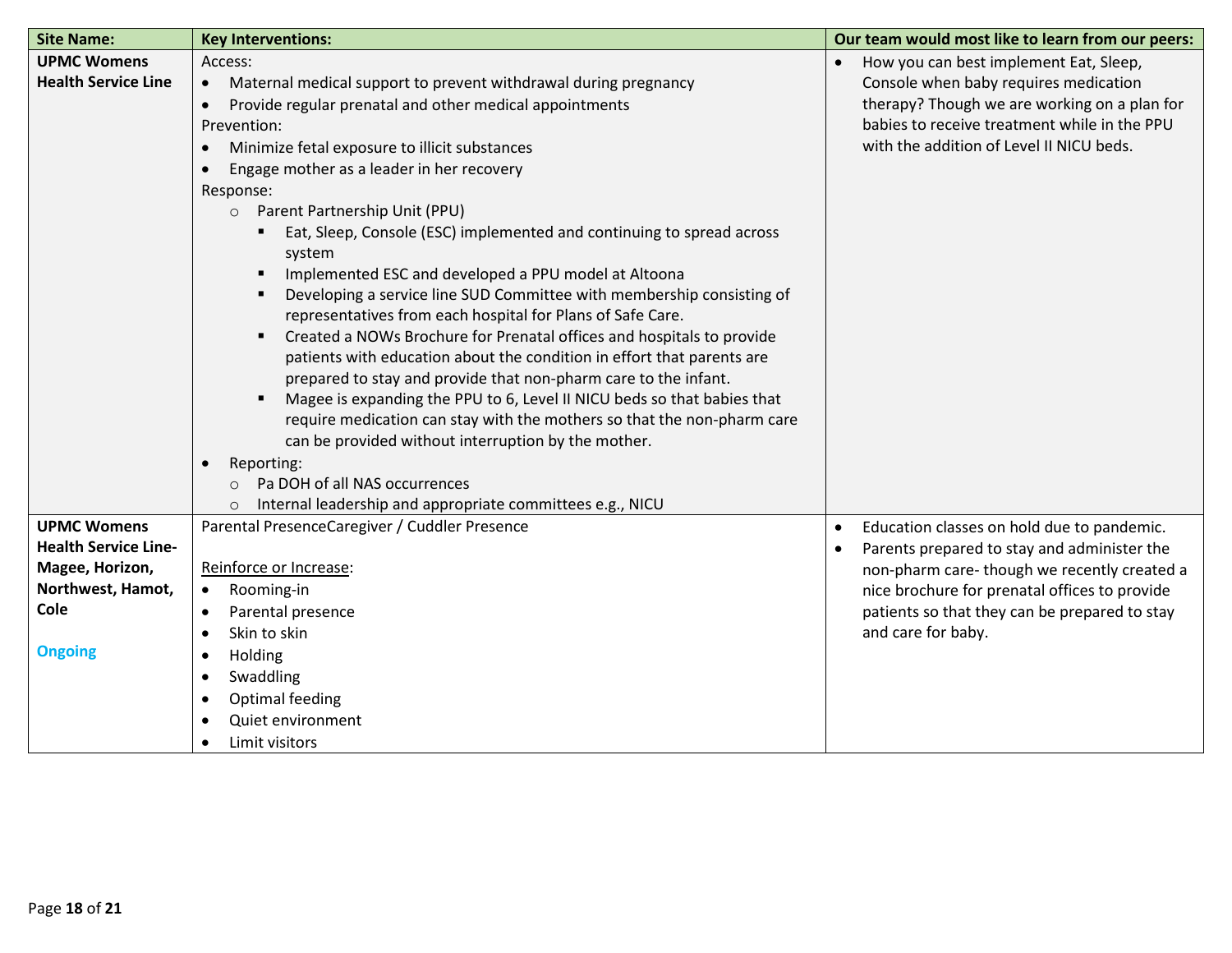# **Maternal Mortality: Hemorrhage**

| <b>Site Name:</b>          | <b>Key Interventions:</b>                                                                       | Our team would most like to learn from our peers: |
|----------------------------|-------------------------------------------------------------------------------------------------|---------------------------------------------------|
| <b>Einstein Medical</b>    | Change in workflow for providers and nursing staff                                              |                                                   |
| <b>Center Philadelphia</b> | Solution – educational plan developed for provider and nursing staff (January 2021)             |                                                   |
|                            | PPH Scoring in AeCIS                                                                            |                                                   |
|                            | Solution - Cerner working with CMQCC to standardize scoring for risk tool based on<br>$\bullet$ |                                                   |
|                            | AWHONN project (Jan. 2021)                                                                      |                                                   |
| Jefferson Health-          | Upgrade to EMR allows PPH calculation tool to flow directly into Delivery Summary<br>$\bullet$  |                                                   |
| <b>Thomas Jefferson</b>    | Collect data to determine predictability of PPH score<br>$\bullet$                              |                                                   |
| <b>University Hospital</b> | Hemorrhage supplies added to delivery cart for remote deliveries (ICU)<br>$\bullet$             |                                                   |
|                            | Assign K2 antepartum hemorrhage module<br>$\bullet$                                             |                                                   |
| <b>Penn Medicine-</b>      | Code OB Emergency Response Developed<br>$\bullet$                                               | What strategies are being used to prevent         |
| <b>Chester County</b>      | Hemorrhage Carts on Labor & Delivery and Mother/Baby<br>$\bullet$                               | postpartum hemorrhage from occurring?             |
| Hospital                   | <b>OB Emergency Cards</b><br>$\bullet$                                                          |                                                   |
|                            | <b>Interdisciplinary Simulations</b><br>$\bullet$                                               |                                                   |
| <b>Penn Medicine-</b>      | Train champions to facilitate QBL process<br>$\bullet$                                          | Have you developed standard interventions for     |
| Lancaster                  | Feedback and process recommendations for clinical workflow<br>$\circ$                           | care based on QBL values? If so, are you using    |
| General/Women and          | Communication/Education with teams<br>$\circ$                                                   | a stage-based approach? (Ex. Stage 1 for QBL      |
| <b>Babies</b>              | Implemented EMR tool for PPH risk assessment (12/2/19)<br>$\bullet$                             | >500 mL for vaginal delivery)                     |
|                            | Inventory tools/equipment required for QBL process<br>$\bullet$                                 |                                                   |
| <b>Ongoing</b>             | Additional scale obtained for L&D<br>$\circ$                                                    |                                                   |
|                            | Implemented QBL with EMR calculator for high-risk patients (2/12/20)<br>$\bullet$               |                                                   |
|                            | Expanded QBL process to all vaginal delivery patients (7/27/20)<br>$\circ$                      |                                                   |
|                            | Expand QBL process to include cesarean deliveries (1/21)<br>$\circ$                             |                                                   |
|                            | Current QBL process reviewed, and a new and improved process was trialed by                     |                                                   |
|                            | our L&D team. Implementation of new process planned for 4/5/21.                                 |                                                   |
|                            | Currently developing standard response interventions based on QBL values<br>$\circ$             |                                                   |
|                            | Order set changes approved by OBGYN Care Management team<br>$\bullet$                           |                                                   |
|                            | Established a method for reporting and determining baseline data<br>$\bullet$                   |                                                   |
|                            | OB Vaginal & Cesarean PPH reports built in EMR<br>$\circ$                                       |                                                   |
|                            | Blood utilization and uterotonic usage reports<br>$\circ$                                       |                                                   |
|                            | QBL report<br>$\circ$                                                                           |                                                   |
| <b>Penn Medicine-</b>      | We implemented a comprehensive Code Crimson policy that includes 3 levels of<br>$\bullet$       |                                                   |
| Pennsylvania               | hemorrhage with specific assessments, actions, and checklists for each.                         |                                                   |
| Hospital                   | We made significant improvements to our QBL calculator and created a dashboard                  |                                                   |
|                            | to measure our progress.                                                                        |                                                   |
|                            | We educated all nurses and providers working in L&D or Mother Baby and had                      |                                                   |
|                            | drills prior to implementation. A debrief occurs after each event.                              |                                                   |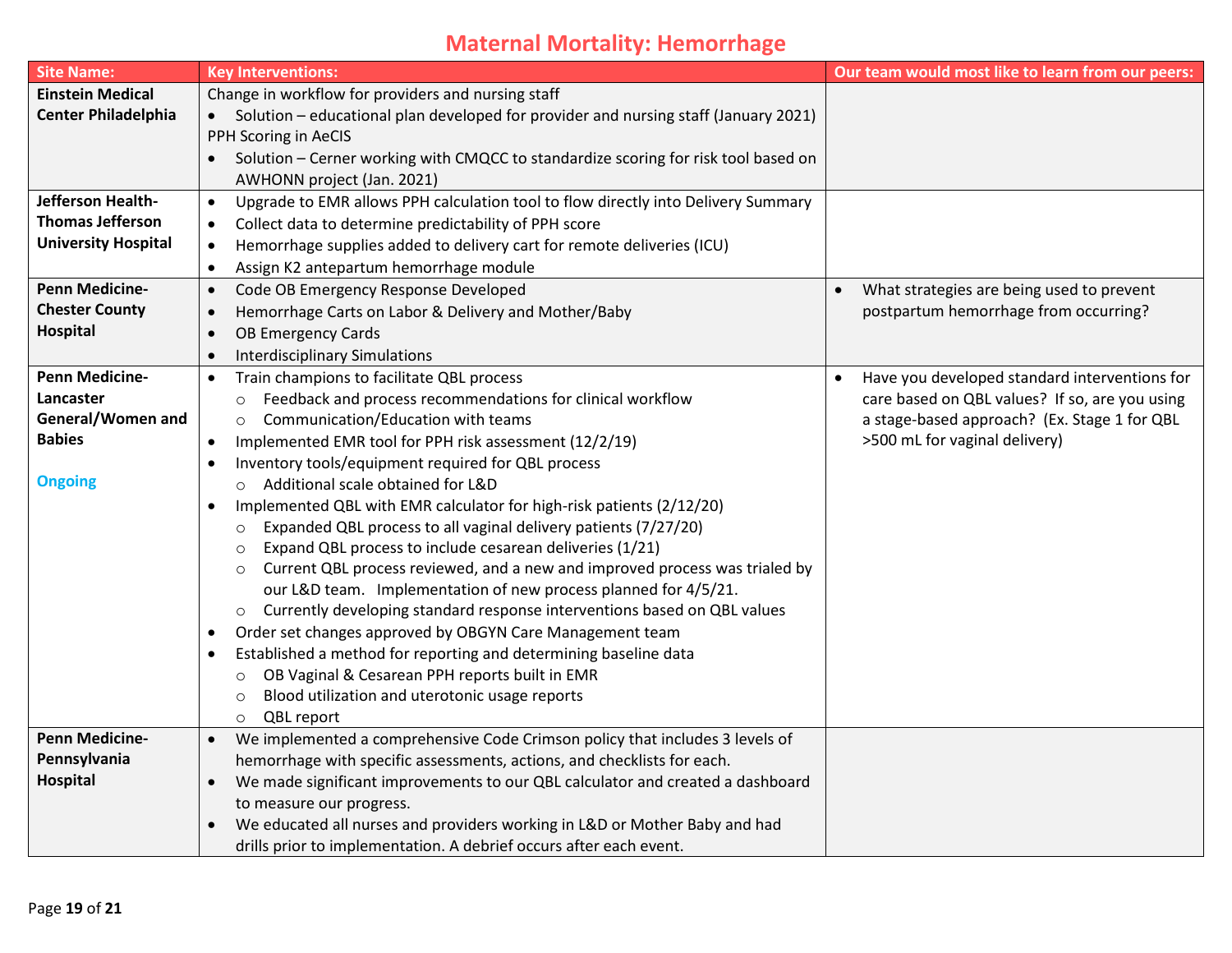| <b>Site Name:</b>              | <b>Key Interventions:</b>                                                             | Our team would most like to learn from our peers: |
|--------------------------------|---------------------------------------------------------------------------------------|---------------------------------------------------|
| <b>Penn State Health-</b>      | Assessment by provider using an evidence- based tool.<br>$\bullet$                    |                                                   |
| <b>Hershey Medical</b>         | Risk Assessment score placed in EMR and on electronic Chalkboard.<br>$\bullet$        |                                                   |
| <b>Center &amp; Children's</b> | Postpartum Hemorrhage kit with emergency medications present at every delivery.       |                                                   |
| Hospital                       | Postpartum Hemorrhage Cart containing guidelines for actions & emergency              |                                                   |
|                                | supplies immediately available.                                                       |                                                   |
|                                | Simulation exercises are ongoing.<br>$\bullet$                                        |                                                   |
| <b>Temple University</b>       | Risk assessment for every patient<br>$\bullet$                                        |                                                   |
| Hospital                       | Implement the hemorrhage protocol (everything will be consistent)<br>$\bullet$        |                                                   |
|                                | Hemorrhage cart (virtual)<br>$\bullet$                                                |                                                   |
|                                | <b>Running Drills</b><br>$\bullet$                                                    |                                                   |
|                                | Cultural diversity training<br>$\bullet$                                              |                                                   |
|                                | Pain Management protocol<br>$\bullet$                                                 |                                                   |
| <b>Tower Health-</b>           | Create standard for prenatal identification of high-risk patients, quantitative blood |                                                   |
| <b>Reading Hospital</b>        | loss, and early interventions                                                         |                                                   |
|                                | All nurses, providers attend yearly sim. QBL roll-out scheduled for 3/7/20; Sims -    |                                                   |
|                                | yearly                                                                                |                                                   |
|                                | Policy / protocol in place and communicated by 7/1/20                                 |                                                   |